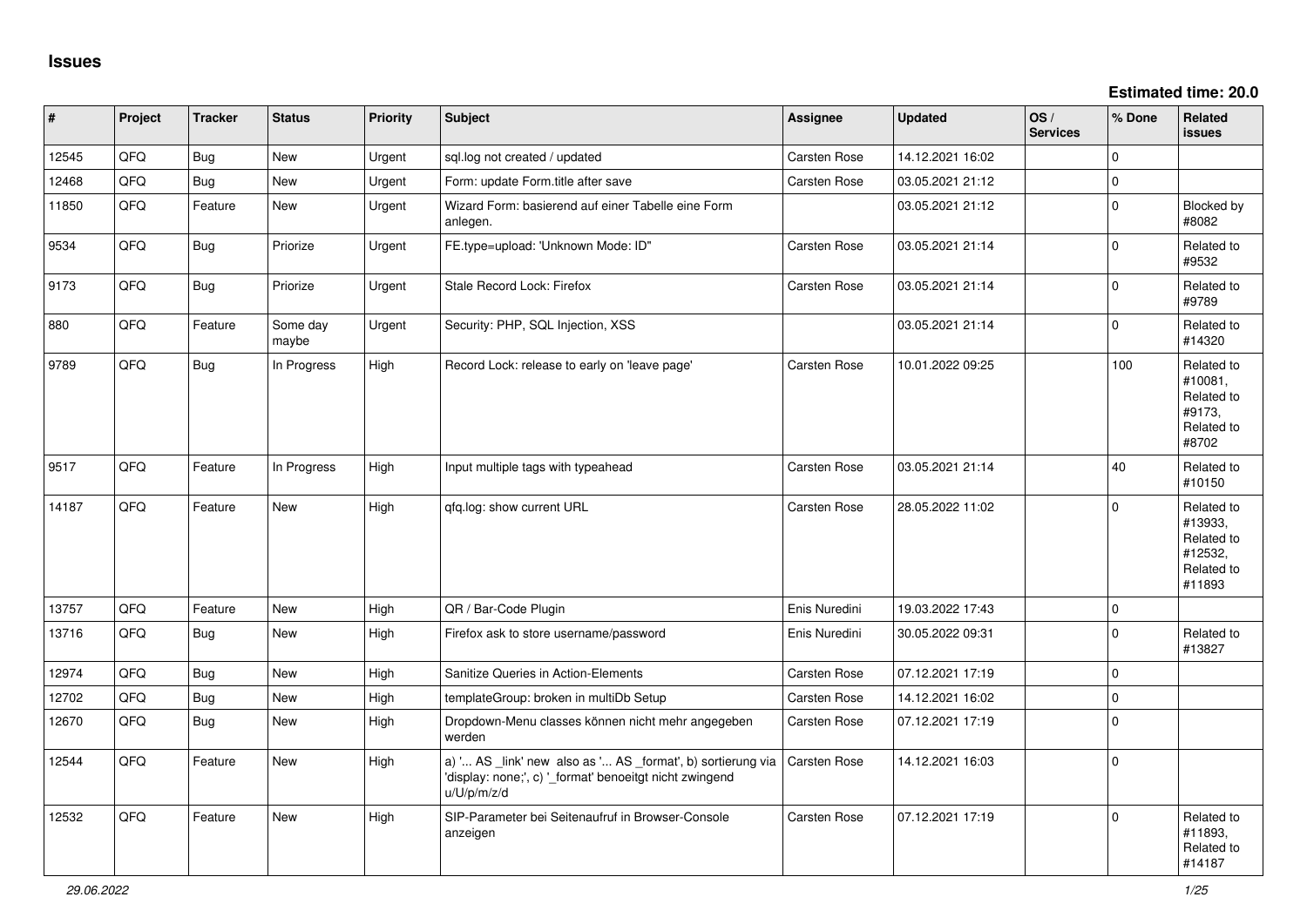| #     | Project | <b>Tracker</b> | <b>Status</b> | <b>Priority</b> | <b>Subject</b>                                                                          | <b>Assignee</b> | <b>Updated</b>   | OS/<br><b>Services</b> | % Done      | <b>Related</b><br><b>issues</b>               |
|-------|---------|----------------|---------------|-----------------|-----------------------------------------------------------------------------------------|-----------------|------------------|------------------------|-------------|-----------------------------------------------|
| 12513 | QFQ     | Bug            | <b>New</b>    | High            | Implement server side check of maxlength                                                | Carsten Rose    | 07.12.2021 17:19 |                        | $\mathbf 0$ |                                               |
| 12508 | QFQ     | Bug            | In Progress   | High            | gfg Form: sendMail                                                                      | Karin Niffeler  | 19.03.2022 17:48 |                        | $\Omega$    |                                               |
| 12463 | QFQ     | <b>Bug</b>     | ToDo          | High            | QFQ Function: 'function' and 'sql' on same level - output of<br>sal is shown two times. | Carsten Rose    | 15.12.2021 16:31 |                        | $\mathbf 0$ |                                               |
| 12395 | QFQ     | <b>Bug</b>     | ToDo          | High            | QFQ Function: Result two times shown                                                    | Carsten Rose    | 18.02.2022 08:59 |                        | $\mathbf 0$ |                                               |
| 12186 | QFQ     | Feature        | New           | High            | TinyMCE Config für Objekte                                                              | Carsten Rose    | 07.12.2021 17:19 |                        | $\Omega$    | <b>Blocks</b><br>#12632                       |
| 12066 | QFQ     | Bug            | <b>New</b>    | High            | enterAsSubmit: Forward wird nicht ausgeführt                                            | Enis Nuredini   | 29.05.2022 09:23 |                        | $\mathbf 0$ |                                               |
| 11893 | QFQ     | Feature        | <b>New</b>    | High            | Broken SIP: a) only report one time, b) only report in main<br>column                   | Carsten Rose    | 12.05.2021 12:13 |                        | $\Omega$    | Related to<br>#12532,<br>Related to<br>#14187 |
| 11630 | QFQ     | Bug            | Feedback      | High            | Bitte check ob CALL() in 20.11.0 noch so funktioniert wie in<br>20.4.1                  | Enis Nuredini   | 28.05.2022 13:45 |                        | $\mathbf 0$ | Related to<br>#11325                          |
| 11237 | QFQ     | Bug            | New           | High            | Radiobutton / parameter.buttonClass= btn-default - kein dirty<br>Trigger                | Benjamin Baer   | 03.05.2021 21:12 |                        | $\mathbf 0$ | Related to<br>#10766                          |
| 11057 | QFQ     | Bug            | New           | High            | Checkboxes ohne span.checkmark im Report werden<br>ausgeblendet                         | Benjamin Baer   | 03.05.2021 21:12 |                        | $\Omega$    | Related to<br>#11039                          |
| 10766 | QFQ     | Bug            | <b>New</b>    | High            | Radiobutton / parameter.buttonClass=btn-default: dynamic<br>update                      |                 | 03.05.2021 21:12 |                        | $\mathbf 0$ | Related to<br>#11237                          |
| 10640 | QFQ     | <b>Bug</b>     | <b>New</b>    | High            | TypeAhead Tag: FE editierbar trotz readOnly                                             | Carsten Rose    | 03.05.2021 21:12 |                        | $\mathbf 0$ |                                               |
| 10508 | QFQ     | Bug            | <b>New</b>    | High            | Multi Form broken on Multi DB Instance                                                  | Carsten Rose    | 03.05.2021 21:12 |                        | $\mathbf 0$ |                                               |
| 10506 | QFQ     | Bug            | <b>New</b>    | High            | Template Group broken on MultiDB instance                                               | Carsten Rose    | 03.05.2021 21:12 |                        | $\mathbf 0$ | Related to<br>#10505                          |
| 10114 | QFQ     | Feature        | <b>New</b>    | High            | Symbol (Link): 'G:' (Glyphicon) replaced by 'i:' (icon)                                 |                 | 07.12.2021 17:19 |                        | $\mathbf 0$ | Related to<br>#3797,<br>Related to<br>#4194   |
| 10081 | QFQ     | Bug            | <b>New</b>    | High            | Stale record lock after 'forbidden' character                                           | Carsten Rose    | 03.05.2021 21:12 |                        | $\Omega$    | Related to<br>#10082,<br>Related to<br>#9789  |
| 9548  | QFQ     | Feature        | Feedback      | High            | FormElement: Pattern mismatch - optional report only on<br>focus lost                   | Benjamin Baer   | 03.05.2021 21:14 |                        | $\Omega$    |                                               |
| 9531  | QFQ     | <b>Bug</b>     | New           | High            | FE File: Dynamic Update / modeSql / required detected<br>even it not set                | Carsten Rose    | 11.06.2021 20:32 |                        | $\mathbf 0$ | Related to<br>#12398                          |
| 9347  | QFQ     | <b>Bug</b>     | New           | High            | FE.type=upload with dynamic show/hidden: required not<br>detected                       | Carsten Rose    | 12.06.2021 10:40 |                        | $\mathbf 0$ | Related to<br>#5305,<br>Related to<br>#12398  |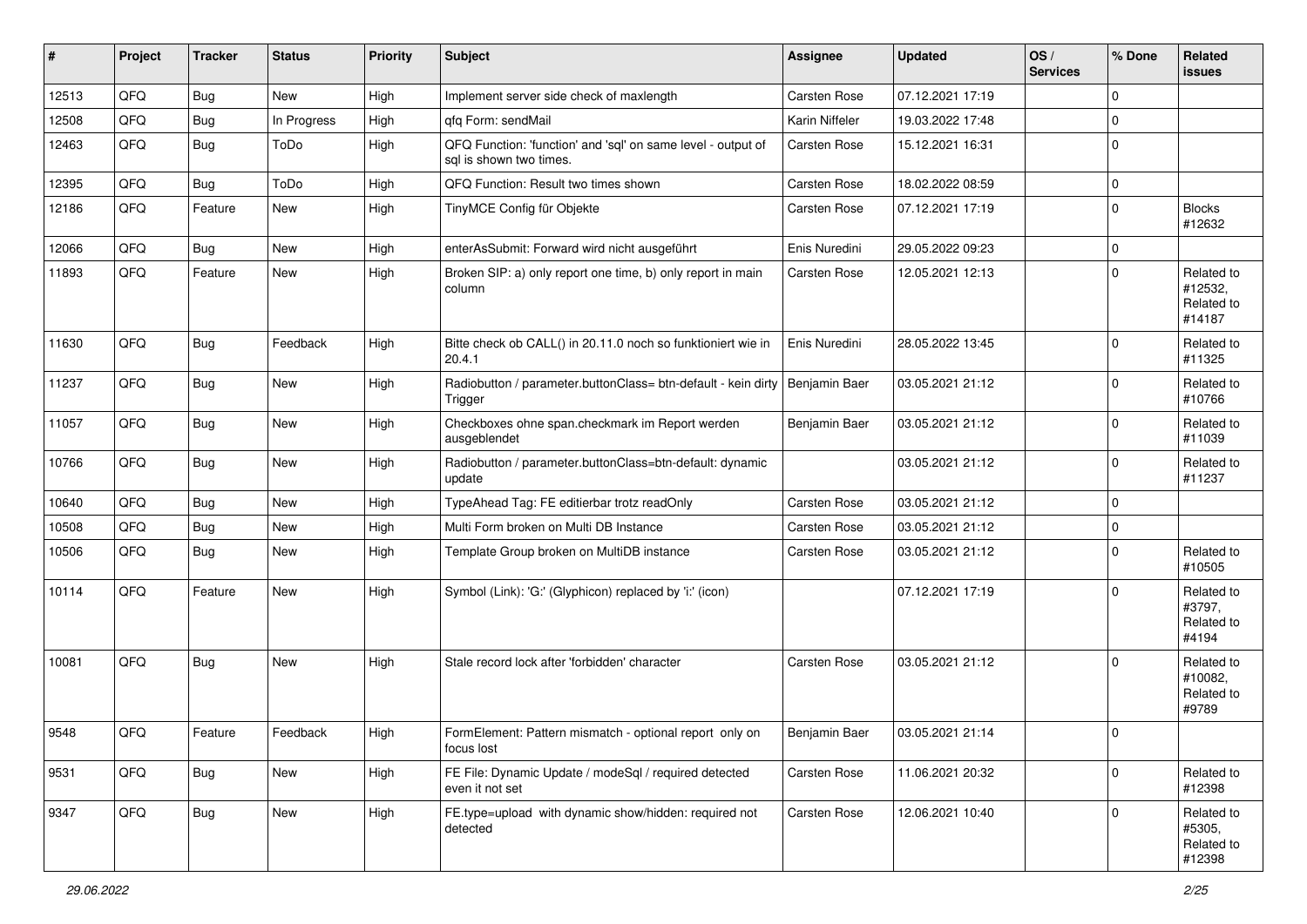| ∦    | Project | <b>Tracker</b> | <b>Status</b>     | <b>Priority</b> | <b>Subject</b>                                                                               | <b>Assignee</b> | <b>Updated</b>   | OS/<br><b>Services</b> | % Done      | <b>Related</b><br>issues                        |
|------|---------|----------------|-------------------|-----------------|----------------------------------------------------------------------------------------------|-----------------|------------------|------------------------|-------------|-------------------------------------------------|
| 9121 | QFQ     | <b>Bug</b>     | Priorize          | High            | sip links have r and __dbIndexData set                                                       | Carsten Rose    | 12.06.2021 10:41 |                        | $\Omega$    |                                                 |
| 9052 | QFQ     | Feature        | Feedback          | High            | Report: CodeMirror with SQL Syntax Highlight in FE                                           | Enis Nuredini   | 08.06.2022 10:25 |                        | $\Omega$    |                                                 |
| 8962 | QFQ     | Feature        | <b>New</b>        | High            | allow for form fields with identical names                                                   | Carsten Rose    | 03.05.2021 21:14 |                        | $\Omega$    |                                                 |
| 8891 | QFQ     | Bug            | New               | High            | formSubmitLog: do not log passwords                                                          | Enis Nuredini   | 25.03.2022 09:06 |                        | $\Omega$    |                                                 |
| 8668 | QFQ     | Bug            | <b>New</b>        | High            | Pill disabled: dyamic mode 'hidden' not respected - FE is still<br>required                  | Carsten Rose    | 03.05.2021 21:14 |                        | $\Omega$    |                                                 |
| 8431 | QFQ     | Bug            | New               | High            | autocron.php with wrong path                                                                 | Carsten Rose    | 03.05.2021 21:14 |                        | $\Omega$    |                                                 |
| 8204 | QFQ     | Feature        | Priorize          | High            | Position 'required mark'                                                                     | Carsten Rose    | 16.06.2021 13:44 |                        | $\Omega$    |                                                 |
| 8083 | QFQ     | <b>Bug</b>     | New               | High            | FormEditor: primary table list does not respect<br>'indexDb={{indexData:Y}}'                 | Carsten Rose    | 03.05.2021 21:14 |                        | $\Omega$    | Has duplicate<br>#6678                          |
| 8082 | QFQ     | Feature        | Priorize          | High            | Contact form without saving record                                                           | Carsten Rose    | 07.12.2021 15:20 |                        | $\Omega$    | Related to<br>#8587,<br><b>Blocks</b><br>#11850 |
| 7899 | QFQ     | <b>Bug</b>     | New               | High            | Fe.type=password / retype / required: always complain<br>about missing value                 | Carsten Rose    | 03.05.2021 21:14 |                        | $\Omega$    |                                                 |
| 7850 | QFQ     | Feature        | <b>New</b>        | High            | Upload records: non 'pathFileName' column                                                    | Carsten Rose    | 03.05.2021 21:14 |                        | $\Omega$    |                                                 |
| 7650 | QFQ     | <b>Bug</b>     | New               | High            | Optional do not show 'required' sign on FormElement                                          | Carsten Rose    | 03.05.2021 21:14 |                        | $\Omega$    |                                                 |
| 7602 | QFQ     | Feature        | ToDo              | High            | Multi Select: with checkboxes                                                                | Benjamin Baer   | 22.03.2022 09:07 |                        | $\Omega$    |                                                 |
| 6116 | QFQ     | Bug            | Priorize          | High            | value of checkbox not saved                                                                  | Carsten Rose    | 07.12.2021 17:19 |                        | $\Omega$    |                                                 |
| 5715 | QFQ     | Feature        | New               | High            | PDF Caching                                                                                  | Carsten Rose    | 03.05.2021 21:14 |                        | $\Omega$    | Related to<br>#5851,<br>Related to<br>#6357     |
| 5459 | QFQ     | Bug            | <b>New</b>        | High            | Multi DB: spread system tables between 'QFQ' and<br>'Data'-DB                                | Carsten Rose    | 03.05.2021 21:14 |                        | $\Omega$    | Related to<br>#4720                             |
| 5221 | QFQ     | <b>Bug</b>     | New               | High            | Download Dialog: Bleibt stehen in FF wenn Datei<br>automatisch gespeichert wird.             | Carsten Rose    | 03.05.2021 21:14 |                        | $\Omega$    |                                                 |
| 4279 | QFQ     | <b>Bug</b>     | Some day<br>maybe | High            | config.linkVars lost                                                                         | Carsten Rose    | 03.05.2021 21:14 |                        | $\Omega$    |                                                 |
| 4258 | QFQ     | Feature        | Some day<br>maybe | High            | <b>System Defaults: Forms</b>                                                                | Carsten Rose    | 03.05.2021 21:14 |                        | $\Omega$    |                                                 |
| 3990 | QFQ     | Feature        | Some day<br>maybe | High            | custom class definition: add space automatically                                             | Carsten Rose    | 03.05.2021 21:14 |                        | 0           |                                                 |
| 3967 | QFQ     | Feature        | Some day<br>maybe | High            | Report: Checkbox, Radio, Dropdown, Input welches ohne<br>Submit funktioniert - 'Inline-Form' | Carsten Rose    | 03.05.2021 21:14 |                        | $\mathbf 0$ |                                                 |
| 3848 | QFQ     | Feature        | Some day<br>maybe | High            | Antivirus check fuer Upload files in qfq?                                                    | Carsten Rose    | 03.05.2021 21:14 |                        | 0           | Related to<br>#4131                             |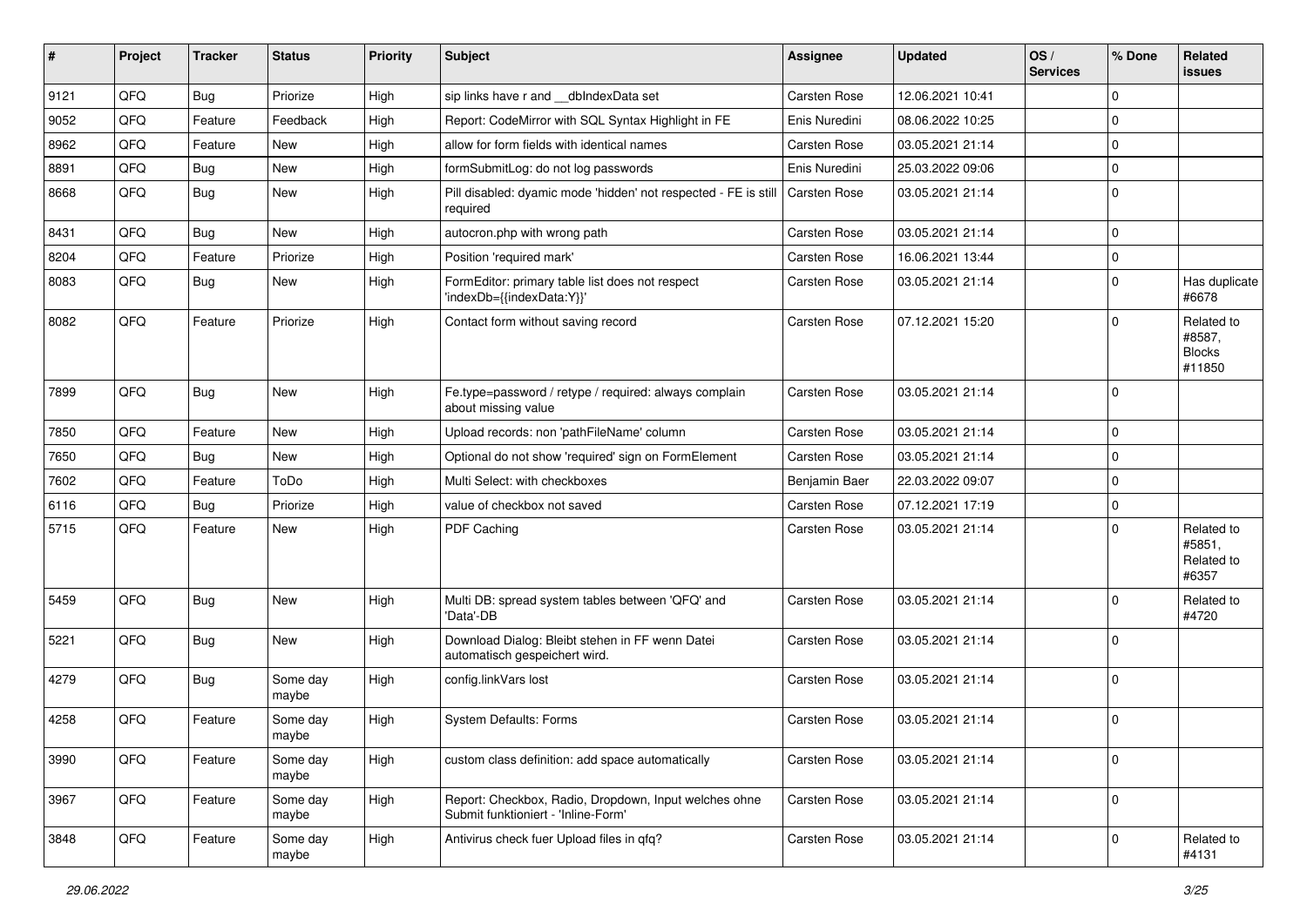| #     | Project | <b>Tracker</b> | <b>Status</b>     | <b>Priority</b> | <b>Subject</b>                                                                                         | Assignee       | <b>Updated</b>   | OS/<br><b>Services</b> | % Done      | <b>Related</b><br>issues                                               |
|-------|---------|----------------|-------------------|-----------------|--------------------------------------------------------------------------------------------------------|----------------|------------------|------------------------|-------------|------------------------------------------------------------------------|
| 3727  | QFQ     | Feature        | New               | High            | Security: Session Hijacking erschweren                                                                 | Carsten Rose   | 03.05.2021 21:14 |                        | $\Omega$    |                                                                        |
| 3570  | QFQ     | Bug            | Some day<br>maybe | High            | Formular mit prmitnew permitEdit=Always wird nicht<br>aufgerufen (ist leer)                            | Carsten Rose   | 03.05.2021 21:14 |                        | $\Omega$    |                                                                        |
| 3109  | QFQ     | Bug            | Some day<br>maybe | High            | RealUrl: Links werden nicht korrekt gerendert                                                          | Carsten Rose   | 03.05.2021 21:14 |                        | $\mathbf 0$ |                                                                        |
| 3061  | QFQ     | Bug            | Some day<br>maybe | High            | winstitute: mysql connection durcheinander - nmhp17<br>(ag7)/QFQ arbeitet mit DB/Tabellen von biostat. | Carsten Rose   | 03.05.2021 21:14 |                        | $\mathbf 0$ |                                                                        |
| 13572 | QFQ     | Feature        | Feedback          | Normal          | Form Load: misleading error message on trying to load non<br>existent primary record                   | Enis Nuredini  | 16.05.2022 23:16 |                        | 100         |                                                                        |
| 12632 | QFQ     | Feature        | New               | Normal          | TinyMCE: Prepare CSS classes for images                                                                | Carsten Rose   | 04.06.2021 14:35 |                        | 100         | Blocked by<br>#12186                                                   |
| 12584 | QFQ     | Feature        | Feedback          | Normal          | T3 v10 migration script: replace alias-patterns (v11)                                                  | Carsten Rose   | 28.05.2022 11:12 |                        | 100         |                                                                        |
| 10115 | QFQ     | Feature        | New               | Normal          | TypeAhead: static list                                                                                 | Carsten Rose   | 26.02.2020 16:42 |                        | 100         |                                                                        |
| 9275  | QFQ     | <b>Bug</b>     | New               | Normal          | autcron: t3 page, which takes to long to respond, is not<br>reported properly                          | Carsten Rose   | 01.02.2020 23:22 |                        | 100         |                                                                        |
| 3613  | QFQ     | <b>Bug</b>     | Some day<br>maybe | Normal          | note /note unchecked -> note div (col-md) wird weiterhin<br>gerendert                                  | Elias Villiger | 01.02.2020 23:19 |                        | 100         |                                                                        |
| 3402  | QFQ     | Feature        | Some day<br>maybe | Normal          | Syntax Highlighting via CodeMirror                                                                     | Carsten Rose   | 11.12.2019 16:02 |                        | 100         | Related to<br>#3207                                                    |
| 13330 | QFQ     | Feature        | In Progress       | Normal          | Multi Form: Upload                                                                                     | Carsten Rose   | 07.11.2021 12:40 |                        | 50          | Related to<br>#9706                                                    |
| 12440 | QFQ     | Feature        | In Progress       | Normal          | Typo3 V10 upgrade (durchfuehren und testen)                                                            | Carsten Rose   | 21.03.2022 09:53 |                        | 50          | Related to<br>#12357,<br>Related to<br>#12067,<br>Related to<br>#10661 |
| 9691  | QFQ     | <b>Bug</b>     | In Progress       | Normal          | Checkbox: dynamic update > readonly                                                                    | Carsten Rose   | 01.02.2020 23:22 |                        | 50          | Related to<br>#9834                                                    |
| 8522  | QFQ     | Feature        | Some day<br>maybe | Normal          | build QFQ - npm warnings                                                                               | Benjamin Baer  | 01.02.2020 23:19 |                        | 50          |                                                                        |
| 6609  | QFQ     | Feature        | <b>New</b>        | Normal          | Formlet: JSON API erweitern                                                                            | Carsten Rose   | 01.02.2020 23:21 |                        | 50          |                                                                        |
| 10793 | QFQ     | Feature        | In Progress       | Normal          | <b>Update NPM Packages</b>                                                                             | Carsten Rose   | 07.09.2021 13:25 |                        | 30          |                                                                        |
| 2665  | QFQ     | <b>Bug</b>     | Priorize          | Normal          | Dynamic Update funktioniert nicht, wenn beim<br>entsprechenden FormElement eine size angegeben ist.    | Benjamin Baer  | 03.01.2022 08:12 |                        | $30\,$      |                                                                        |
| 1623  | QFQ     | Feature        | Some day<br>maybe | Normal          | RealURL                                                                                                |                | 11.12.2019 16:03 |                        | $30\,$      |                                                                        |
| 14395 | QFQ     | Support        | New               | Normal          | FormEditor: Virtual table columns                                                                      | Enis Nuredini  | 21.06.2022 16:09 |                        | $\mathbf 0$ |                                                                        |
| 14377 | QFQ     | Bug            | New               | Normal          | Documentation > General Tips: white page after migration                                               | Enis Nuredini  | 19.06.2022 16:37 |                        | $\mathbf 0$ |                                                                        |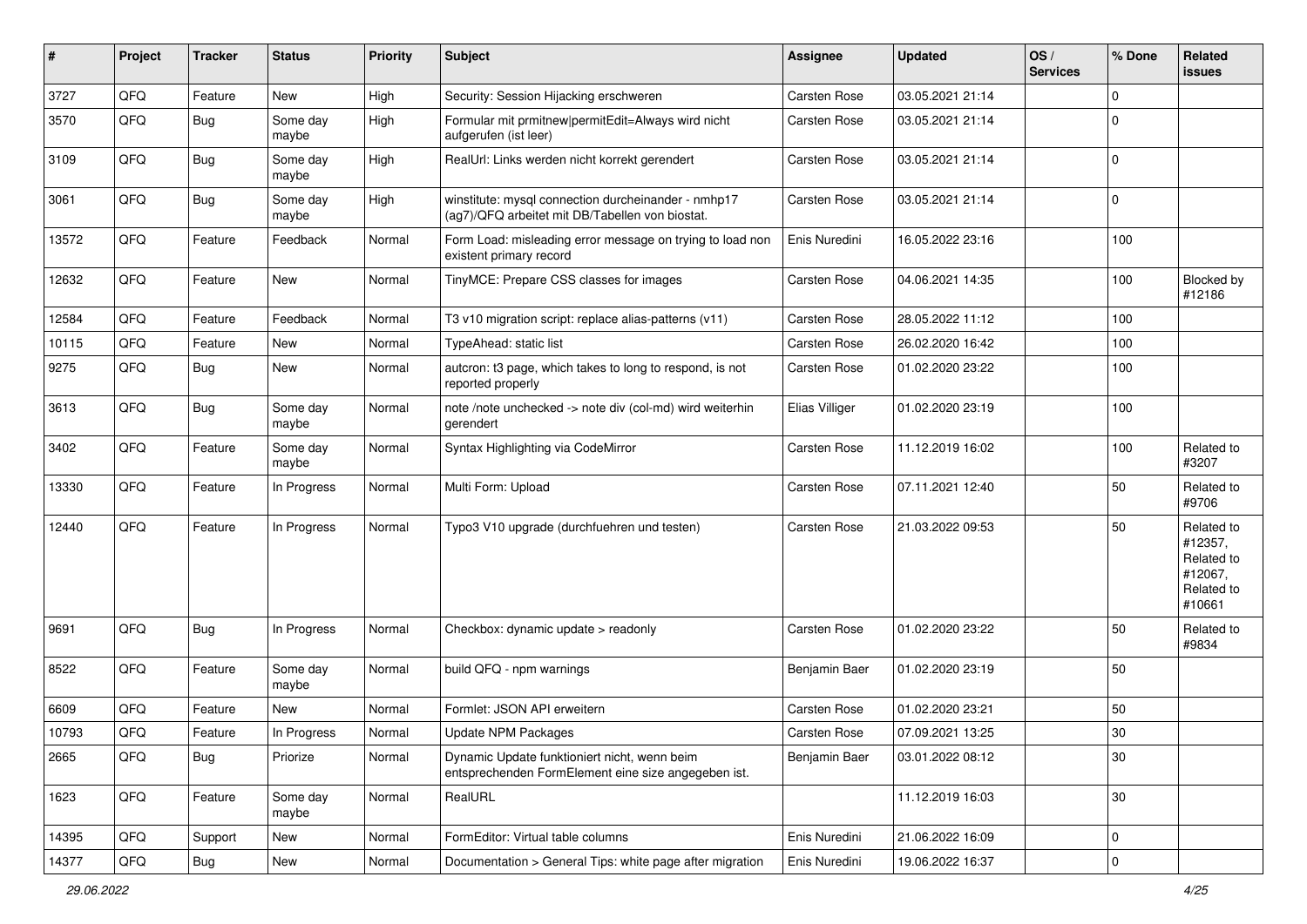| $\vert$ # | Project        | <b>Tracker</b> | <b>Status</b> | <b>Priority</b> | Subject                                                                   | Assignee        | <b>Updated</b>   | OS/<br><b>Services</b> | % Done       | Related<br>issues                                                                                                                                                     |
|-----------|----------------|----------------|---------------|-----------------|---------------------------------------------------------------------------|-----------------|------------------|------------------------|--------------|-----------------------------------------------------------------------------------------------------------------------------------------------------------------------|
| 14376     | QFQ            | Feature        | New           | Normal          | QFQ Bootstrap: if missing, create stored procedures                       | Enis Nuredini   | 19.06.2022 16:37 |                        | $\mathbf 0$  |                                                                                                                                                                       |
| 14371     | QFQ            | Feature        | Priorize      | Normal          | LDAP via REPORT                                                           | Carsten Rose    | 19.06.2022 16:37 |                        | 0            |                                                                                                                                                                       |
| 14323     | QFQ            | <b>Bug</b>     | In Progress   | Normal          | Report: render=both single - no impact                                    | Carsten Rose    | 19.06.2022 18:31 |                        | 0            |                                                                                                                                                                       |
| 14322     | QFQ            | Bug            | New           | Normal          | Form Load: by default no scroll (save & close should be<br>visible)       | Enis Nuredini   | 15.06.2022 14:12 |                        | $\mathbf 0$  | Related to<br>#14321,<br>Related to<br>#6232                                                                                                                          |
| 14320     | QFQ            | Feature        | ToDo          | Normal          | Allow specific HTML Tags and Attributes: general, TinyMCE                 | Enis Nuredini   | 17.06.2022 10:44 |                        | $\mathbf 0$  | Related to<br>#12664,<br>Related to<br>#12039,<br>Related to<br>#11702,<br>Related to<br>#7239,<br>Related to<br>#3708,<br>Related to<br>#3646,<br>Related to<br>#880 |
| 14305     | QFQ            | Bug            | New           | Normal          | Inline Report editing does not create history entries                     | Carsten Rose    | 10.06.2022 11:55 |                        | $\mathbf 0$  |                                                                                                                                                                       |
| 14304     | QFQ            | <b>Bug</b>     | New           | Normal          | table sorter view safer does not work                                     | Carsten Rose    | 10.06.2022 11:49 |                        | 0            |                                                                                                                                                                       |
| 14303     | QFQ            | Bug            | ToDo          | Normal          | datetime broken with picker                                               | Enis Nuredini   | 17.06.2022 09:02 |                        | $\mathbf 0$  | Related to<br>#12630                                                                                                                                                  |
| 14290     | QFQ            | Feature        | Priorize      | Normal          | FormEditor: Show Table Definition                                         | Carsten Rose    | 19.06.2022 16:37 |                        | $\mathbf 0$  |                                                                                                                                                                       |
| 14283     | QFQ            | Bug            | Priorize      | Normal          | HEIC / HEIF convert doesn't trigger                                       | Carsten Rose    | 19.06.2022 16:37 |                        | $\mathbf{0}$ |                                                                                                                                                                       |
| 14245     | QFQ            | Bug            | New           | Normal          | Form Save Btn bleibt disabled wenn Datumsfeld über<br>Datepicker geändert | Enis Nuredini   | 27.05.2022 13:45 |                        | $\mathbf{0}$ | Related to<br>#13689                                                                                                                                                  |
| 14233     | QFQ            | Bug            | New           | Normal          | AS _link: question - HTML is not rendered                                 | Carsten Rose    | 28.05.2022 11:02 |                        | 0            |                                                                                                                                                                       |
| 14227     | QFQ            | Feature        | New           | Normal          | Selenium Konkurrenz: cypress.io                                           | Enis Nuredini   | 28.05.2022 11:02 |                        | 0            |                                                                                                                                                                       |
| 14185     | QFQ            | Feature        | New           | Normal          | External/Autocron.php - better suitable directory                         | Support: System | 28.05.2022 11:03 |                        | 0            |                                                                                                                                                                       |
| 14175     | QFQ            | <b>Bug</b>     | In Progress   | Normal          | Opening a form with no QFQ Session cookie fails                           | Carsten Rose    | 03.06.2022 10:40 |                        | $\mathbf 0$  |                                                                                                                                                                       |
| 14091     | QFG            | Bug            | New           | Normal          | inconsistent template path for twig                                       | Carsten Rose    | 19.04.2022 18:36 |                        | 0            |                                                                                                                                                                       |
| 14090     | QFQ            | Feature        | New           | Normal          | Nützliche script funktionen                                               | Carsten Rose    | 28.05.2022 11:03 |                        | $\mathbf{0}$ |                                                                                                                                                                       |
| 14077     | QFQ            | <b>Bug</b>     | New           | Normal          | As link: Attribute 'class' missing by r:1 and r:3 - but should<br>set     | Carsten Rose    | 28.05.2022 11:02 |                        | $\mathbf{0}$ | Related to<br>#5342,<br>Related to<br>#4343                                                                                                                           |
| 14028     | $\mathsf{QFQ}$ | Feature        | New           | Normal          | Required notification: visual nicer                                       | Enis Nuredini   | 28.05.2022 11:01 |                        | $\mathsf{O}$ |                                                                                                                                                                       |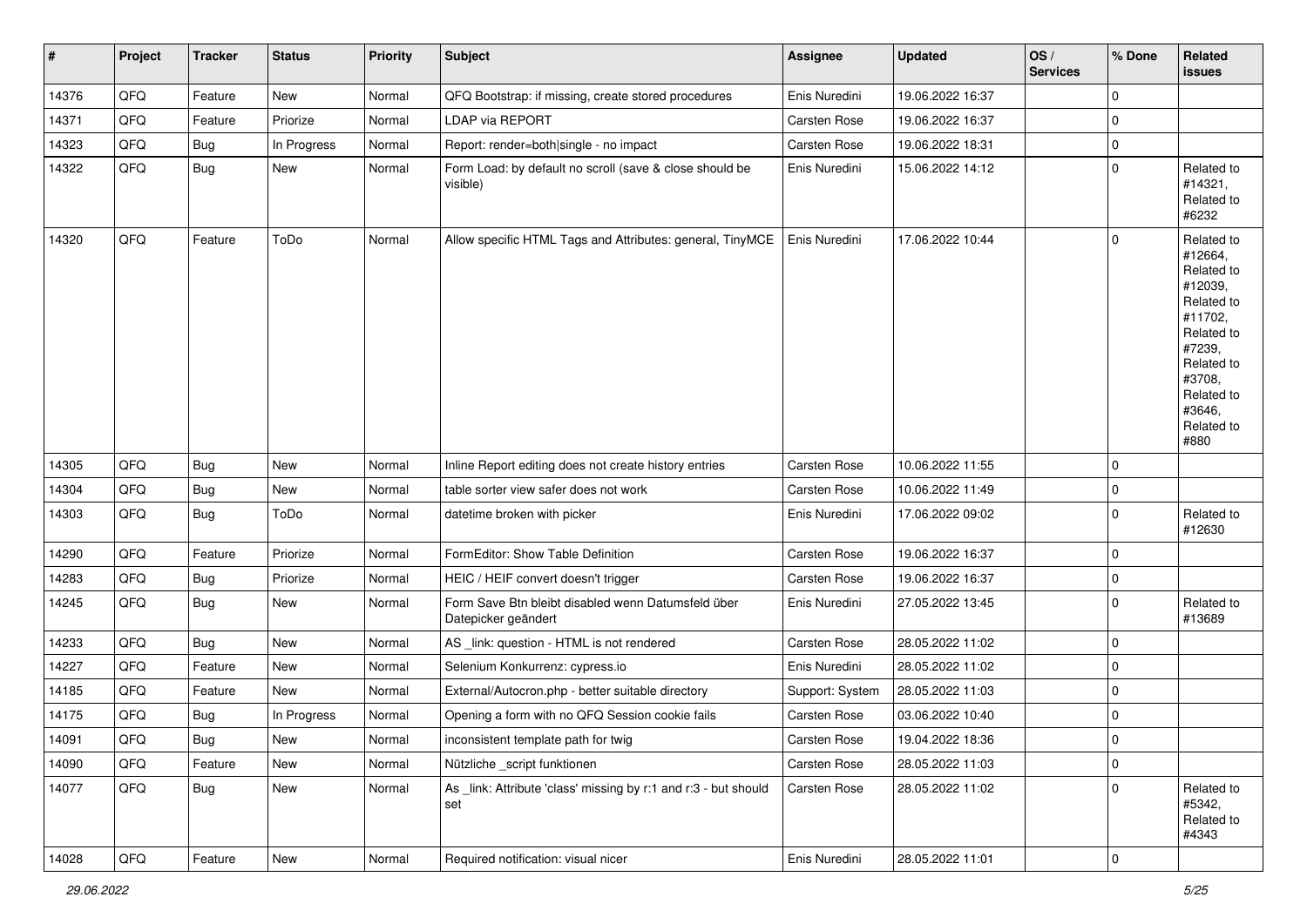| ∦     | Project | <b>Tracker</b> | <b>Status</b>              | <b>Priority</b> | Subject                                                                                  | Assignee               | <b>Updated</b>   | OS/<br><b>Services</b> | % Done      | <b>Related</b><br>issues                         |
|-------|---------|----------------|----------------------------|-----------------|------------------------------------------------------------------------------------------|------------------------|------------------|------------------------|-------------|--------------------------------------------------|
| 13945 | QFQ     | Feature        | <b>New</b>                 | Normal          | As link: content before/after link                                                       | Enis Nuredini          | 28.05.2022 11:01 |                        | $\Omega$    | Related to<br>#12262                             |
| 13943 | QFQ     | <b>Bug</b>     | Priorize                   | Normal          | unable to find formgroup                                                                 | Enis Nuredini          | 28.05.2022 11:03 |                        | $\Omega$    |                                                  |
| 13900 | QFQ     | Feature        | Priorize                   | Normal          | Selenium: Check das Cookie/PDF funktioniert                                              | Enis Nuredini          | 25.03.2022 12:45 |                        | $\Omega$    |                                                  |
| 13899 | QFQ     | <b>Bug</b>     | ToDo                       | Normal          | Selenium: zum laufen bringen                                                             | Enis Nuredini          | 25.03.2022 10:24 |                        | $\Omega$    |                                                  |
| 13843 | QFQ     | Feature        | New                        | Normal          | Create JWT via QFQ                                                                       | Carsten Rose           | 19.03.2022 17:42 |                        | $\mathbf 0$ |                                                  |
| 13841 | QFQ     | Feature        | New                        | Normal          | Create PDF via iText - evaluate                                                          | Carsten Rose           | 19.03.2022 17:42 |                        | 0           |                                                  |
| 13767 | QFQ     | <b>Bug</b>     | Feedback                   | Normal          | date/time-picker: required shows up/down button orange                                   | Enis Nuredini          | 16.05.2022 23:16 |                        | $\Omega$    |                                                  |
| 13706 | QFQ     | <b>Bug</b>     | <b>New</b>                 | Normal          | Wrong CheckType in FieldElement LastStatus of Form Cron                                  | Carsten Rose           | 21.01.2022 18:20 |                        | $\mathbf 0$ |                                                  |
| 13700 | QFQ     | Feature        | <b>New</b>                 | Normal          | Redesign qfq.io Seite                                                                    | Carsten Rose           | 19.03.2022 17:43 |                        | $\Omega$    |                                                  |
| 13689 | QFQ     | <b>Bug</b>     | <b>New</b>                 | Normal          | Enter auf Eingabefeld mit ungültigem Wert führt zu blurry<br>Seite                       | Enis Nuredini          | 28.05.2022 10:53 |                        | $\mathbf 0$ | Related to<br>#14245, Has<br>duplicate<br>#11891 |
| 13659 | QFQ     | <b>Bug</b>     | <b>New</b>                 | Normal          | wrong sanitize class applied to R-store                                                  | Carsten Rose           | 15.01.2022 14:23 |                        | $\mathbf 0$ |                                                  |
| 13647 | QFQ     | <b>Bug</b>     | <b>New</b>                 | Normal          | Autofocus funktioniert nicht auf Chrome                                                  | Benjamin Baer          | 19.03.2022 17:44 |                        | $\Omega$    |                                                  |
| 13609 | QFQ     | Feature        | New                        | Normal          | QFQ Introduction: Seite aufloesen                                                        | Philipp<br>Gröbelbauer | 28.05.2022 11:02 |                        | $\Omega$    |                                                  |
| 13608 | QFQ     | Feature        | Some day<br>maybe          | Normal          | Automatic Browser Language Redirect                                                      | Enis Nuredini          | 17.06.2022 08:35 |                        | $\mathbf 0$ |                                                  |
| 13592 | QFQ     | <b>Bug</b>     | <b>New</b>                 | Normal          | QFQ Build Queue: das vergeben von Tags klappt nicht. Es<br>werden keine Releases gebaut. | Carsten Rose           | 19.03.2022 17:45 |                        | $\Omega$    |                                                  |
| 13566 | QFQ     | Feature        | Ready to sync<br>(develop) | Normal          | Delete config-example.qfq.php file                                                       | Carsten Rose           | 23.12.2021 09:25 |                        | $\Omega$    |                                                  |
| 13528 | QFQ     | <b>Bug</b>     | <b>New</b>                 | Normal          | gfg.io > releases: es wird kein neues Release angelegt                                   | Benjamin Baer          | 19.03.2022 17:46 |                        | $\mathbf 0$ |                                                  |
| 13467 | QFQ     | Feature        | <b>New</b>                 | Normal          | ChangeLog Generator                                                                      | Carsten Rose           | 19.03.2022 17:46 |                        | $\Omega$    | Related to<br>#11460                             |
| 13460 | QFQ     | <b>Bug</b>     | <b>New</b>                 | Normal          | Doc: Password set/reset  password should not processed<br>with 'html encode'             | Carsten Rose           | 19.03.2022 17:46 |                        | $\mathbf 0$ |                                                  |
| 13451 | QFQ     | <b>Bug</b>     | New                        | Normal          | Character Counter / Max Character: Problem in Safari                                     | Carsten Rose           | 15.04.2022 17:18 |                        | $\mathbf 0$ |                                                  |
| 13354 | QFG     | Feature        | New                        | Normal          | Using Websocket in QFQ                                                                   | Carsten Rose           | 10.11.2021 15:47 |                        | $\Omega$    |                                                  |
| 13332 | QFQ     | Bug            | New                        | Normal          | Multi Form: Required Felder werden visuell nicht markiert.                               | Carsten Rose           | 19.03.2022 17:47 |                        | $\Omega$    |                                                  |
| 13331 | QFQ     | <b>Bug</b>     | New                        | Normal          | Multi Form: Clear Icon misplaced                                                         | Carsten Rose           | 19.03.2022 17:47 |                        | $\mathbf 0$ |                                                  |
| 12989 | QFQ     | <b>Bug</b>     | New                        | Normal          | empty string does not trigger dynamic update                                             | Enis Nuredini          | 28.05.2022 11:09 |                        | 0           |                                                  |
| 12716 | QFQ     | <b>Bug</b>     | New                        | Normal          | template group: Pattern only applied to first instance                                   | Carsten Rose           | 19.03.2022 17:47 |                        | 0           |                                                  |
| 12714 | QFG     | <b>Bug</b>     | New                        | Normal          | Conversion of GIF to PDF broken when GIF contains Alpha.                                 | <b>Carsten Rose</b>    | 19.03.2022 17:49 |                        | $\mathbf 0$ |                                                  |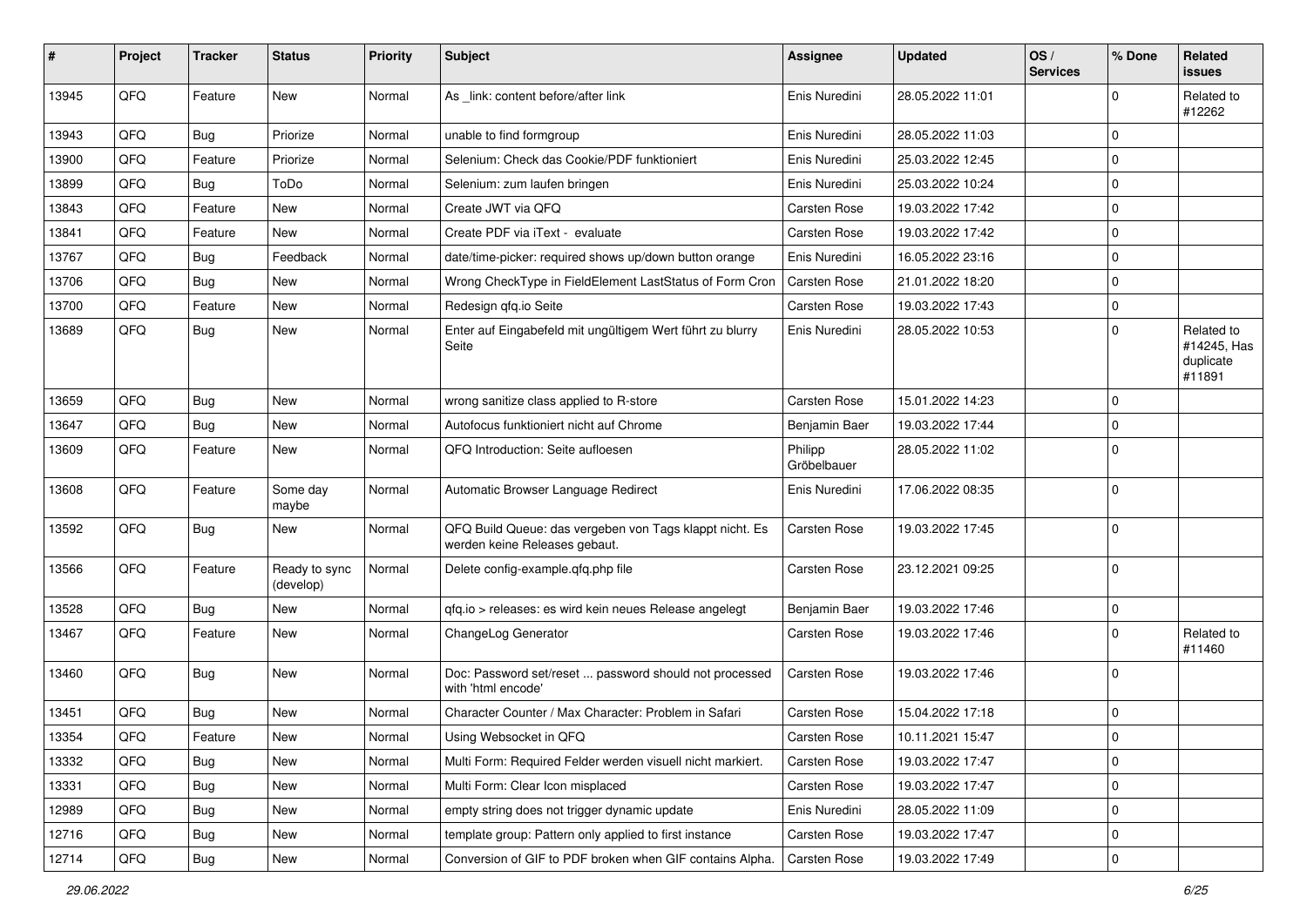| ∦     | Project        | <b>Tracker</b> | <b>Status</b>     | <b>Priority</b> | <b>Subject</b>                                                                                                                                      | <b>Assignee</b> | <b>Updated</b>   | OS/<br><b>Services</b> | % Done    | Related<br>issues                                                      |
|-------|----------------|----------------|-------------------|-----------------|-----------------------------------------------------------------------------------------------------------------------------------------------------|-----------------|------------------|------------------------|-----------|------------------------------------------------------------------------|
| 12679 | QFQ            | Feature        | <b>New</b>        | Normal          | tablesorter: custom column width                                                                                                                    | Carsten Rose    | 16.06.2021 11:10 |                        | $\Omega$  |                                                                        |
| 12664 | QFQ            | Feature        | <b>New</b>        | Normal          | TinyMCE: report/remove malicous HTML/JS Code                                                                                                        | Carsten Rose    | 19.03.2022 17:47 |                        | $\Omega$  | Related to<br>#14320                                                   |
| 12630 | QFQ            | Feature        | In Progress       | Normal          | Input: date[time]: min / max values                                                                                                                 | Enis Nuredini   | 20.06.2022 18:31 |                        | $\Omega$  | Related to<br>#10096,<br>Related to<br>#14302,<br>Related to<br>#14303 |
| 12611 | QFQ            | Feature        | Some day<br>maybe | Normal          | Refactoring: Bootstrap with Lazy Loading                                                                                                            | Carsten Rose    | 08.06.2022 10:37 |                        | $\Omega$  | Related to<br>#12490,<br>Related to<br>#10013,<br>Related to<br>#7732  |
| 12603 | QFQ            | Feature        | <b>New</b>        | Normal          | Dropdown (Select), Radio, checkbox:<br>itemListAlways={{!SELECT key, value}}                                                                        | Carsten Rose    | 19.03.2022 17:47 |                        | $\Omega$  |                                                                        |
| 12581 | QFQ            | <b>Bug</b>     | New               | Normal          | Form.forward=close: Record 'new' in new browser tab ><br>save (& close) >> Form is not reloaded with new created<br>record id and stays in mode=new | Carsten Rose    | 19.03.2022 17:48 |                        | $\Omega$  |                                                                        |
| 12556 | QFQ            | Feature        | New               | Normal          | Pills Title: colored = static or dynamic on allrequiredgiven                                                                                        | Benjamin Baer   | 19.03.2022 17:49 |                        | $\Omega$  |                                                                        |
| 12546 | QFQ            | Bug            | Feedback          | Normal          | Branch 'Development' - Unit Tests mit dirty workaround<br>angepasst                                                                                 | Carsten Rose    | 19.03.2022 17:48 |                        | $\Omega$  |                                                                        |
| 12520 | QFQ            | Bug            | New               | Normal          | Switch FE User: still active even FE User session expired                                                                                           | Carsten Rose    | 19.03.2022 17:48 |                        | $\Omega$  |                                                                        |
| 12512 | QFQ            | Bug            | New               | Normal          | Some MySQL Installation can't use 'stored procedures'                                                                                               | Carsten Rose    | 19.03.2022 17:48 |                        | $\Omega$  |                                                                        |
| 12504 | QFQ            | Feature        | Priorize          | Normal          | sql.log: report fe.id                                                                                                                               | Carsten Rose    | 05.05.2021 22:09 |                        | $\Omega$  |                                                                        |
| 12503 | QFQ            | Feature        | Priorize          | Normal          | Detect dangerous UPDATE statement with missing WHERE                                                                                                | Carsten Rose    | 05.05.2021 22:09 |                        | $\Omega$  |                                                                        |
| 12490 | QFQ            | Feature        | New               | Normal          | Loading Plugins in QFQ - see what tinymce does. (lazy<br>loading)                                                                                   | Benjamin Baer   | 08.06.2022 10:37 |                        | $\Omega$  | Related to<br>#12611,<br>Related to<br>#10013,<br>Related to<br>#7732  |
| 12480 | QFQ            | Feature        | New               | Normal          | If QFQ upgrade is running, block further request                                                                                                    | Carsten Rose    | 03.05.2021 20:45 |                        | $\Omega$  |                                                                        |
| 12477 | QFQ            | Feature        | New               | Normal          | Support for refactoring: Form, FormElement, diverse<br>Tabellen/Spalten, tt-content Records                                                         | Carsten Rose    | 03.05.2021 20:45 |                        | 0         |                                                                        |
| 12476 | QFO            | Feature        | New               | Normal          | clearMe: a) should trigger 'dirty', b) sticky on textarea resize                                                                                    | Benjamin Baer   | 04.01.2022 08:40 |                        | 0         | Related to<br>#9528                                                    |
| 12474 | QFQ            | Feature        | New               | Normal          | Check BaseConfigURL if it is given and the the last char is '/'                                                                                     | Carsten Rose    | 03.05.2021 20:45 |                        | 0         |                                                                        |
| 12465 | $\mathsf{QFQ}$ | Feature        | New               | Normal          | QFQ Function: use in FE to fill StoreRecord                                                                                                         | Carsten Rose    | 05.05.2021 21:58 |                        | $\pmb{0}$ |                                                                        |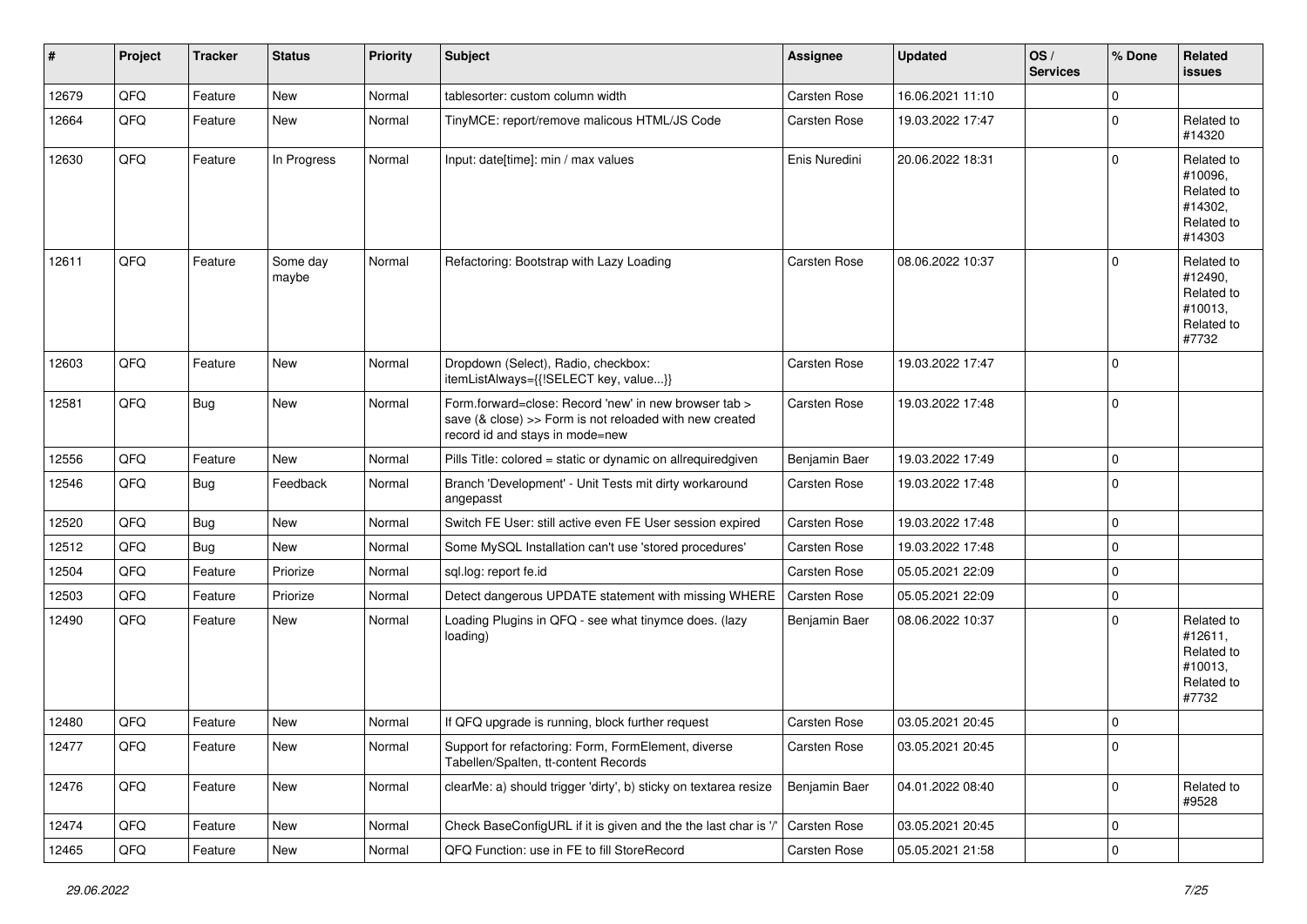| #     | Project | <b>Tracker</b> | <b>Status</b>     | <b>Priority</b> | <b>Subject</b>                                                                                                      | <b>Assignee</b>     | <b>Updated</b>   | OS/<br><b>Services</b> | % Done      | Related<br>issues                                                           |
|-------|---------|----------------|-------------------|-----------------|---------------------------------------------------------------------------------------------------------------------|---------------------|------------------|------------------------|-------------|-----------------------------------------------------------------------------|
| 12452 | QFQ     | Feature        | Priorize          | Normal          | BaseURL: alsways with '/' at the end                                                                                | Carsten Rose        | 19.06.2022 13:45 |                        | $\Omega$    | Related to<br>#10782                                                        |
| 12439 | QFQ     | Feature        | In Progress       | Normal          | TinyMCE Paste from Word & Character Count/Limit                                                                     | Carsten Rose        | 05.05.2021 22:15 |                        | $\Omega$    |                                                                             |
| 12413 | QFQ     | Feature        | New               | Normal          | STORE_TYPO3: enhance for {{be_users.email:T}},<br>{{fe users.email:T}}                                              | Carsten Rose        | 03.05.2021 20:45 |                        | $\Omega$    | Related to<br>#12412,<br>Related to<br>#10012                               |
| 12412 | QFQ     | Feature        | <b>New</b>        | Normal          | Action/Escape qualifier 'e' (empty), '0': if given, an empty<br>string (or '0') will be treated as 'not found'      | Carsten Rose        | 08.05.2021 09:40 |                        | $\Omega$    | Related to<br>#12413,<br>Related to<br>#10012                               |
| 12400 | QFQ     | Feature        | <b>New</b>        | Normal          | Tutorial ist in QFQ Doku, Wird in der Suche gefunden, es<br>gibt aber kein Menupunkt - Inhalt ueberpruefen          | Carsten Rose        | 03.05.2021 20:45 |                        | $\Omega$    |                                                                             |
| 12337 | QFQ     | Feature        | Some day<br>maybe | Normal          | Database.php: better caching                                                                                        | Carsten Rose        | 16.09.2021 15:10 |                        | $\Omega$    |                                                                             |
| 12330 | QFQ     | Feature        | New               | Normal          | Copy to input field / text area / TinyMCE                                                                           | <b>Carsten Rose</b> | 07.04.2021 09:01 |                        | $\Omega$    |                                                                             |
| 12327 | QFQ     | <b>Bug</b>     | <b>New</b>        | Normal          | Copy to clipboard: Glyphicon can not be changed                                                                     | Carsten Rose        | 27.12.2021 17:59 |                        | $\Omega$    |                                                                             |
| 12325 | QFQ     | <b>Bug</b>     | Priorize          | Normal          | MultiDB form.dblndex not working for report syntax                                                                  | Carsten Rose        | 07.09.2021 13:37 |                        | $\Omega$    | Related to<br>#12145,<br>Related to<br>#12314                               |
| 12315 | QFQ     | Feature        | Some day<br>maybe | Normal          | Form History (Diffs) / Backups                                                                                      | Carsten Rose        | 16.09.2021 15:10 |                        | $\Omega$    |                                                                             |
| 12269 | QFQ     | Feature        | <b>New</b>        | Normal          | 2FA - Login                                                                                                         | Carsten Rose        | 03.05.2021 20:45 |                        | $\Omega$    |                                                                             |
| 12262 | QFQ     | Feature        | ToDo              | Normal          | Form buttons on top: more customable                                                                                | Enis Nuredini       | 17.06.2022 10:44 |                        | $\Omega$    | Related to<br>#13945, Has<br>duplicate<br>#4046, Has<br>duplicate<br>#10080 |
| 12187 | QFQ     | <b>Bug</b>     | <b>New</b>        | Normal          | Trigger FormAsFile() via Report: probably problem with multi   Carsten Rose<br>DB setup                             |                     | 20.03.2021 21:20 |                        | $\Omega$    |                                                                             |
| 12163 | QFQ     | Feature        | <b>New</b>        | Normal          | Checkbox: table wrap                                                                                                | <b>Carsten Rose</b> | 03.05.2021 20:51 |                        | $\Omega$    |                                                                             |
| 12162 | QFQ     | Feature        | New               | Normal          | FE.type=sendmail: personalized mailing (several mails) via<br>template                                              | Carsten Rose        | 03.05.2021 20:45 |                        | $\Omega$    |                                                                             |
| 12156 | QFQ     | Feature        | New               | Normal          | Form: Optional disable 'leave page'                                                                                 |                     | 03.05.2021 20:45 |                        | $\mathbf 0$ |                                                                             |
| 12146 | QFQ     | Feature        | New               | Normal          | Autocron Job: Anzeigen wann der naechste Job ausgefuehrt   Carsten Rose<br>wird, resp das er nicht ausgefuehrt wird |                     | 15.03.2021 15:23 |                        | $\Omega$    |                                                                             |
| 12135 | QFQ     | Feature        | New               | Normal          | Subrecord: Notiz                                                                                                    |                     | 24.04.2021 16:58 |                        | $\mathbf 0$ |                                                                             |
| 12133 | QFG     | Bug            | New               | Normal          | NPM, phpSpreadSheet aktualisieren                                                                                   | Carsten Rose        | 15.03.2021 09:04 |                        | 0           |                                                                             |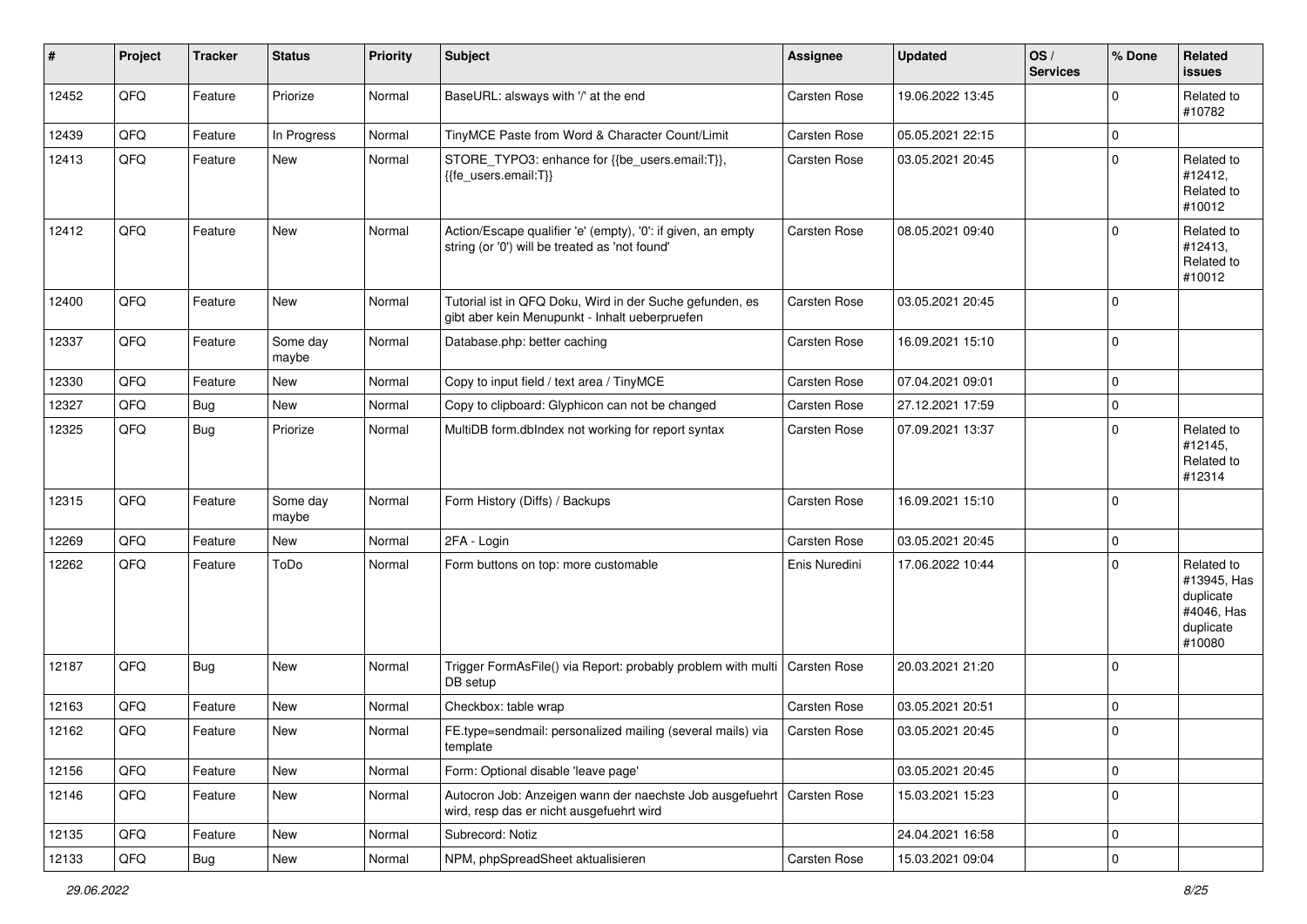| #     | Project | <b>Tracker</b> | <b>Status</b> | <b>Priority</b> | <b>Subject</b>                                                                                       | Assignee                                               | <b>Updated</b>   | OS/<br><b>Services</b> | % Done      | <b>Related</b><br>issues                     |                      |
|-------|---------|----------------|---------------|-----------------|------------------------------------------------------------------------------------------------------|--------------------------------------------------------|------------------|------------------------|-------------|----------------------------------------------|----------------------|
| 12119 | QFQ     | Feature        | <b>New</b>    | Normal          | AS paged: error message missing if there ist no 'r' argument.                                        | Carsten Rose                                           | 03.05.2021 20:51 |                        | $\Omega$    |                                              |                      |
| 12109 | QFQ     | Feature        | <b>New</b>    | Normal          | Donwload Link: Plain, SIP, Persistent Link, Peristent SIP -<br>new notation                          | Carsten Rose                                           | 03.05.2021 20:45 |                        | $\Omega$    | Related to<br>#12085                         |                      |
| 12045 | QFQ     | Bug            | <b>New</b>    | Normal          | templateGroup afterSave FE: Aufruf ohne<br>sglHonorFormElements funktioniert nicht                   | Carsten Rose                                           | 18.02.2021 16:33 |                        | $\Omega$    |                                              |                      |
| 12040 | QFQ     | Bug            | <b>New</b>    | Normal          | FE Mode 'hidden' für zwei FEs auf einer Zeile                                                        | Carsten Rose                                           | 18.02.2021 10:13 |                        | $\Omega$    |                                              |                      |
| 12039 | QFQ     | Feature        | <b>New</b>    | Normal          | Missing htmlSpecialChar() in pre processing on form submit                                           |                                                        | 18.02.2021 00:09 |                        | $\Omega$    | Related to<br>#14320                         |                      |
| 12038 | QFQ     | Feature        | <b>New</b>    | Normal          | a) STORE_VAR: filenameOnlyStripUniq, b) SP:<br>QSTRIPUNIQ()                                          |                                                        | 17.02.2021 23:55 |                        | $\Omega$    |                                              |                      |
| 12024 | QFQ     | Feature        | <b>New</b>    | Normal          | Excel Export: text columns by default decode<br>htmlspeciachar()                                     | Carsten Rose                                           | 17.02.2021 23:55 |                        | $\Omega$    | Related to<br>#12022                         |                      |
| 12023 | QFQ     | Feature        | <b>New</b>    | Normal          | MySQL Stored Precdure: QDECODESPECIALCHAR()                                                          | Carsten Rose                                           | 16.02.2021 11:16 |                        | $\Omega$    | Related to<br>#12022                         |                      |
| 11980 | QFQ     | Feature        | In Progress   | Normal          | protected verzeichnis MUSS geschützt werden                                                          | Carsten Rose                                           | 07.09.2021 13:30 |                        | $\Omega$    |                                              |                      |
| 11955 | QFQ     | Feature        | New           | Normal          | subrecord: new title option to set <th> attributes - e.g. to<br/>customize tablesorter options.</th> | attributes - e.g. to<br>customize tablesorter options. | Carsten Rose     | 03.05.2021 20:47       |             | $\Omega$                                     | Related to<br>#11775 |
| 11892 | QFQ     | Feature        | <b>New</b>    | Normal          | tablesorter: columns with links are hard to order - new<br>qualifier 'Y: <ord>'</ord>                | Enis Nuredini                                          | 23.03.2022 09:22 |                        | $\Omega$    |                                              |                      |
| 11775 | QFQ     | Feature        | <b>New</b>    | Normal          | Subrecord Tooltip pro Feld                                                                           | Carsten Rose                                           | 18.12.2020 15:22 |                        | $\Omega$    | Related to<br>#11955                         |                      |
| 11752 | QFQ     | Bug            | <b>New</b>    | Normal          | checkbox renders multiple input elements with same name                                              | Carsten Rose                                           | 17.12.2020 14:58 |                        | $\Omega$    | Related to<br>#11750                         |                      |
| 11747 | QFQ     | Feature        | <b>New</b>    | Normal          | Maintenance Page with Redirect                                                                       | Carsten Rose                                           | 03.05.2021 20:47 |                        | $\Omega$    | Related to<br>#11741                         |                      |
| 11716 | QFQ     | Feature        | <b>New</b>    | Normal          | Form an beliebiger Stelle im Report anzeigen                                                         |                                                        | 09.12.2020 09:47 |                        | $\mathbf 0$ |                                              |                      |
| 11715 | QFQ     | Bug            | <b>New</b>    | Normal          | acceptZeroAsRequired and requiredOffButMark do not<br>coincide                                       |                                                        | 08.12.2020 12:13 |                        | $\Omega$    |                                              |                      |
| 11702 | QFQ     | Feature        | <b>New</b>    | Normal          | HTML Special Char makes no sense for 'allbut' if '&' is<br>forbidden                                 | Carsten Rose                                           | 07.12.2021 16:35 |                        | $\Omega$    | Related to<br>#5112,<br>Related to<br>#14320 |                      |
| 11695 | QFQ     | <b>Bug</b>     | New           | Normal          | MultiForm required FE Error                                                                          | Carsten Rose                                           | 04.12.2020 13:34 |                        | 0           |                                              |                      |
| 11668 | QFQ     | Bug            | <b>New</b>    | Normal          | Play function.sql - problem with mysql                                                               | Carsten Rose                                           | 03.05.2021 20:48 |                        | $\mathbf 0$ |                                              |                      |
| 11667 | QFQ     | Bug            | New           | Normal          | MySQL mariadb-server-10.3: Incorrect datetime value                                                  | Carsten Rose                                           | 03.05.2021 20:48 |                        | 0           |                                              |                      |
| 11535 | QFQ     | Feature        | New           | Normal          | Ability to create SQL columns in frontend QFQ forms                                                  |                                                        | 17.11.2020 12:11 |                        | 0           |                                              |                      |
| 11534 | QFQ     | Feature        | New           | Normal          | Report: Action on selected rows - Table batchprocessing<br>feature                                   |                                                        | 18.11.2020 08:15 |                        | 0           |                                              |                      |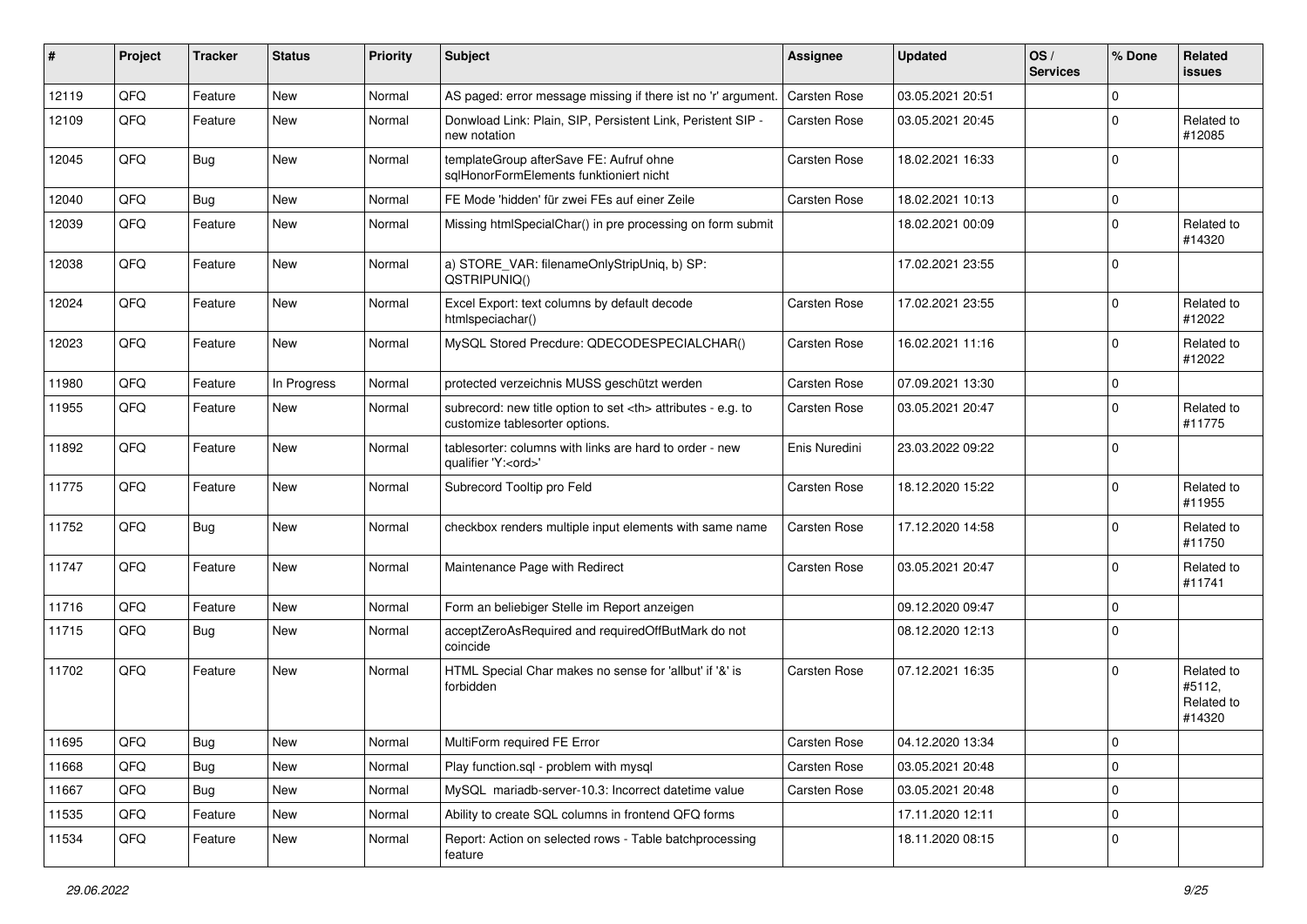| #     | Project | <b>Tracker</b> | <b>Status</b>     | <b>Priority</b> | <b>Subject</b>                                                                      | <b>Assignee</b>     | <b>Updated</b>   | OS/<br><b>Services</b> | % Done      | <b>Related</b><br><b>issues</b>                                                                                                |
|-------|---------|----------------|-------------------|-----------------|-------------------------------------------------------------------------------------|---------------------|------------------|------------------------|-------------|--------------------------------------------------------------------------------------------------------------------------------|
| 11523 | QFQ     | Feature        | New               | Normal          | Mit dynamic Update erkennen, ob Upload gemacht wurde                                | <b>Carsten Rose</b> | 13.11.2020 15:07 |                        | $\Omega$    | Related to<br>#9533                                                                                                            |
| 11522 | QFQ     | Bug            | New               | Normal          | Aus/Einblenden von Reitern                                                          |                     | 13.11.2020 14:58 |                        | $\mathbf 0$ |                                                                                                                                |
| 11517 | QFQ     | <b>Bug</b>     | In Progress       | Normal          | extraButtonInfo Broken for multiple FormElements                                    | Carsten Rose        | 12.05.2022 13:12 |                        | $\Omega$    | Related to<br>#7890,<br>Related to<br>#3811, Has<br>duplicate<br>#10905, Has<br>duplicate<br>#10553, Has<br>duplicate<br>#6779 |
| 11516 | QFQ     | Feature        | <b>New</b>        | Normal          | Multi Page Form (Previous/Next Buttons)                                             | Carsten Rose        | 16.03.2021 17:52 |                        | $\mathbf 0$ |                                                                                                                                |
| 11504 | QFQ     | Feature        | <b>New</b>        | Normal          | Dynamic Update: Button text update for 'Save',' Close' &<br>'Delete'                | <b>Carsten Rose</b> | 12.11.2020 23:44 |                        | $\mathbf 0$ |                                                                                                                                |
| 11460 | QFQ     | Feature        | <b>New</b>        | Normal          | Easier creation of changelog: gitchangelog                                          | Carsten Rose        | 12.06.2021 10:20 |                        | $\mathbf 0$ | Related to<br>#13467                                                                                                           |
| 11347 | QFQ     | <b>Bug</b>     | Feedback          | Normal          | If Bedingungen funktionieren nicht korrekt                                          | Christoph Fuchs     | 21.03.2021 20:37 |                        | $\Omega$    |                                                                                                                                |
| 11323 | QFQ     | Feature        | Some day<br>maybe | Normal          | Report Frontend Editor Modal + Codemirror                                           | <b>Carsten Rose</b> | 16.09.2021 15:10 |                        | $\mathbf 0$ | Related to<br>#11036                                                                                                           |
| 11322 | QFQ     | Feature        | Some day<br>maybe | Normal          | Form Element JSON - (multiline parameter field)                                     | Carsten Rose        | 16.09.2021 15:10 |                        | $\mathbf 0$ |                                                                                                                                |
| 11320 | QFQ     | Feature        | Priorize          | Normal          | Typo3 Version 10 support                                                            | Carsten Rose        | 05.05.2021 22:09 |                        | $\mathbf 0$ |                                                                                                                                |
| 11239 | QFQ     | Bug            | New               | Normal          | Radiobutton (plain): horizontales Rendern abhängig vom<br>Datentyp in der Datenbank | <b>Carsten Rose</b> | 30.09.2020 18:37 |                        | $\Omega$    |                                                                                                                                |
| 11217 | QFQ     | Feature        | Some day<br>maybe | Normal          | <b>Extend Script Functionality</b>                                                  | <b>Carsten Rose</b> | 16.09.2021 15:10 |                        | $\mathbf 0$ |                                                                                                                                |
| 11080 | QFQ     | Feature        | <b>New</b>        | Normal          | Send MQTT messages                                                                  | Carsten Rose        | 29.08.2020 19:49 |                        | $\mathbf 0$ |                                                                                                                                |
| 11076 | QFQ     | Feature        | In Progress       | Normal          | SELECT  AS _websocket                                                               | <b>Carsten Rose</b> | 30.08.2020 17:49 |                        | 0           |                                                                                                                                |
| 11036 | QFQ     | Feature        | Some day<br>maybe | Normal          | inline report editor permissions                                                    | Carsten Rose        | 16.09.2021 15:09 |                        | $\mathbf 0$ | Related to<br>#11323                                                                                                           |
| 10996 | QFQ     | Feature        | New               | Normal          | Download video via sip: no seek                                                     | Carsten Rose        | 12.08.2020 14:18 |                        | $\mathbf 0$ |                                                                                                                                |
| 10979 | QFQ     | Feature        | New               | Normal          | Ajax Calls an API - dataReport                                                      | Carsten Rose        | 11.05.2022 12:15 |                        | $\mathbf 0$ |                                                                                                                                |
| 10976 | QFQ     | Feature        | New               | Normal          | Excel Export Verbesserungen                                                         | Carsten Rose        | 06.08.2020 10:56 |                        | $\mathbf 0$ |                                                                                                                                |
| 10937 | QFQ     | Bug            | <b>New</b>        | Normal          | Fehler mit abhängigen Select- Feldern beim Positionieren                            | Carsten Rose        | 12.11.2020 23:45 |                        | $\mathbf 0$ |                                                                                                                                |
| 10890 | QFQ     | <b>Bug</b>     | <b>New</b>        | Normal          | AutoCron hangs                                                                      |                     | 20.07.2020 13:56 |                        | 0           |                                                                                                                                |
| 10874 | QFQ     | Feature        | New               | Normal          | Erstellen eines Foreign Keys in der Tabelle "FormElement"                           |                     | 13.07.2020 10:11 |                        | $\mathbf 0$ |                                                                                                                                |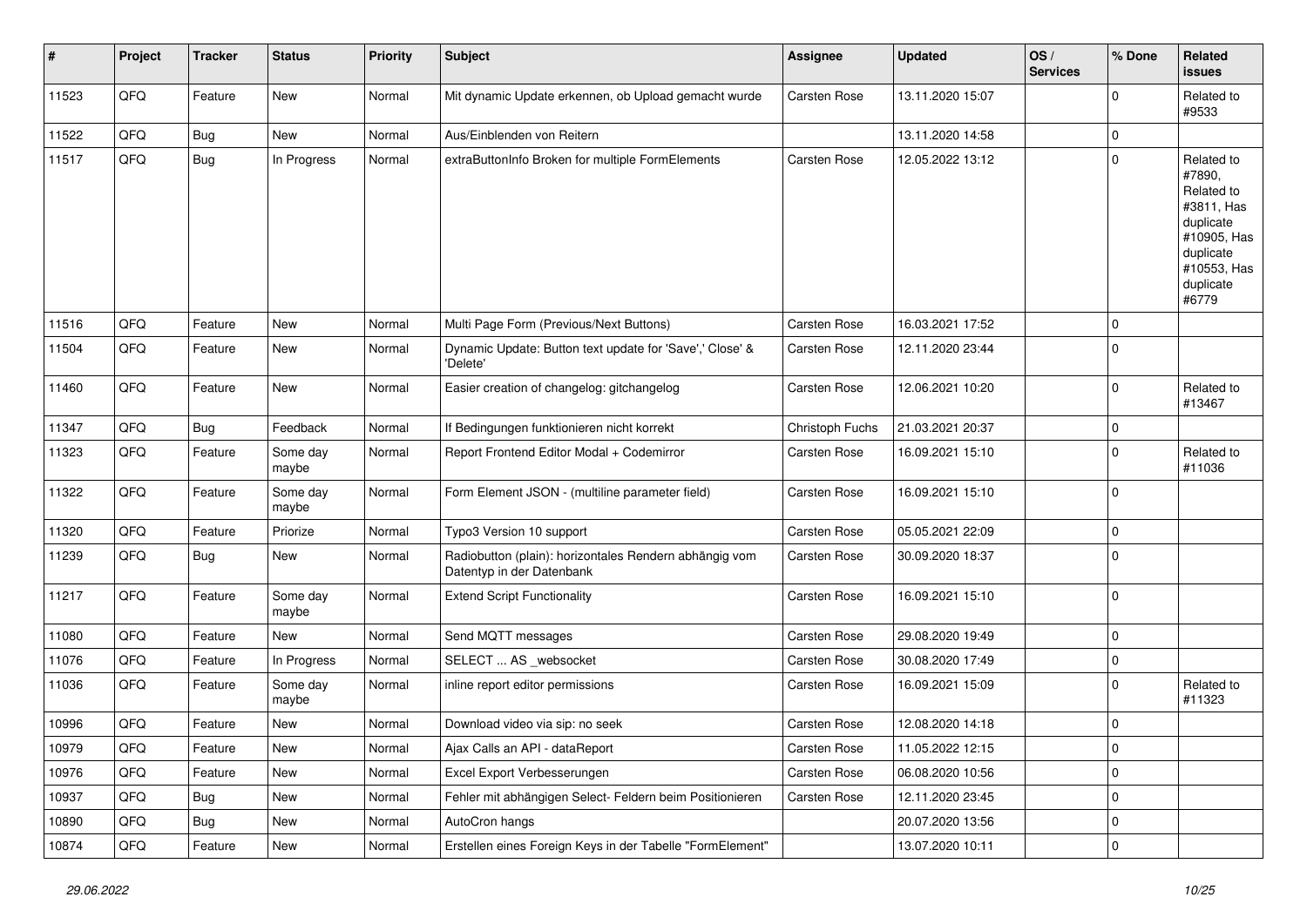| #     | Project | <b>Tracker</b> | <b>Status</b>     | <b>Priority</b> | <b>Subject</b>                                                                      | <b>Assignee</b> | <b>Updated</b>   | OS/<br><b>Services</b> | % Done      | <b>Related</b><br>issues                                             |
|-------|---------|----------------|-------------------|-----------------|-------------------------------------------------------------------------------------|-----------------|------------------|------------------------|-------------|----------------------------------------------------------------------|
| 10819 | QFQ     | Feature        | New               | Normal          | Persistent SIP - second try                                                         | Carsten Rose    | 29.06.2020 23:02 |                        | $\Omega$    | Related to<br>#6261                                                  |
| 10782 | QFQ     | Feature        | Feedback          | Normal          | Tiny MCE: Image Upload                                                              | Enis Nuredini   | 16.05.2022 23:16 |                        | $\Omega$    | Related to<br>#12452                                                 |
| 10763 | QFQ     | Feature        | New               | Normal          | form accessed and submitted despite logout?                                         |                 | 16.06.2020 11:43 |                        | $\Omega$    |                                                                      |
| 10759 | QFQ     | Bug            | <b>New</b>        | Normal          | emptyMeansNull - Feld falsch aktualisiert                                           |                 | 12.11.2020 23:45 |                        | $\Omega$    |                                                                      |
| 10745 | QFQ     | Feature        | Some day<br>maybe | Normal          | <b>Tablesorter Excel Export</b>                                                     | Carsten Rose    | 16.09.2021 15:09 |                        | $\mathbf 0$ |                                                                      |
| 10738 | QFQ     | Feature        | Some day<br>maybe | Normal          | CORS headers for external API requests                                              |                 | 10.06.2020 14:00 |                        | $\mathbf 0$ |                                                                      |
| 10716 | QFQ     | Feature        | Some day<br>maybe | Normal          | Business Logic mit Externen Skripten                                                | Carsten Rose    | 16.09.2021 15:10 |                        | $\Omega$    | Related to<br>#10713,<br>Related to<br>#8217                         |
| 10714 | QFQ     | Feature        | <b>New</b>        | Normal          | multi Table Form                                                                    | Carsten Rose    | 16.03.2021 18:44 |                        | $\mathbf 0$ |                                                                      |
| 10704 | QFQ     | Bug            | <b>New</b>        | Normal          | wkhtml problem rendering fullCalendar.js / fabric.js >><br>successor: puppeteer     | Carsten Rose    | 12.11.2020 23:45 |                        | $\Omega$    | Related to<br>#5024,<br>Related to<br>#4650,<br>Related to<br>#10715 |
| 10661 | QFQ     | <b>Bug</b>     | In Progress       | Normal          | Typo3 Warnungen                                                                     | Carsten Rose    | 07.09.2021 13:23 |                        | $\Omega$    | Related to<br>#12440                                                 |
| 10658 | QFQ     | <b>Bug</b>     | New               | Normal          | processReadOnly broken                                                              | Carsten Rose    | 27.05.2020 17:55 |                        | $\Omega$    |                                                                      |
| 10593 | QFQ     | Feature        | New               | Normal          | label2: text behind input element                                                   | Carsten Rose    | 16.05.2020 10:57 |                        | $\Omega$    |                                                                      |
| 10588 | QFQ     | <b>Bug</b>     | New               | Normal          | typeahed Tag: Doku anpassen                                                         | Carsten Rose    | 12.11.2020 23:45 |                        | $\Omega$    |                                                                      |
| 10569 | QFQ     | Feature        | Priorize          | Normal          | link _blank more safe                                                               | Enis Nuredini   | 25.03.2022 12:44 |                        | $\mathbf 0$ |                                                                      |
| 10463 | QFQ     | Feature        | New               | Normal          | Report_link: expliztes setzen von HTML Tags (Bedarf fuer<br>'data-selenium' & 'id') | Enis Nuredini   | 23.03.2022 09:23 |                        | $\Omega$    | Related to<br>#7648                                                  |
| 10443 | QFQ     | Feature        | In Progress       | Normal          | Konzept _api / _live                                                                | Carsten Rose    | 07.05.2020 09:39 |                        | $\Omega$    |                                                                      |
| 10384 | QFQ     | Feature        | New               | Normal          | Parameter Exchange QFQ Instances                                                    |                 | 07.05.2020 09:38 |                        | $\mathbf 0$ |                                                                      |
| 10345 | QFQ     | Feature        | New               | Normal          | Templates - Patterns QFQ Style                                                      |                 | 03.05.2021 21:01 |                        | $\Omega$    | Related to<br>#10/13                                                 |
| 10324 | QFQ     | <b>Bug</b>     | New               | Normal          | Excel Export mit Template funktioniert nur, wenn Template<br>vor uid kommt          |                 | 30.03.2020 11:20 |                        | 0           | Related to<br>#10257                                                 |
| 10322 | QFO     | Bug            | New               | Normal          | FormElement / Radio: missing column 'enum' >> FE not<br>reported                    | Carsten Rose    | 07.05.2020 09:37 |                        | 0           |                                                                      |
| 10124 | QFG     | Feature        | Feedback          | Normal          | qfq AAI-Login                                                                       | Karin Niffeler  | 07.05.2020 09:36 |                        | $\pmb{0}$   |                                                                      |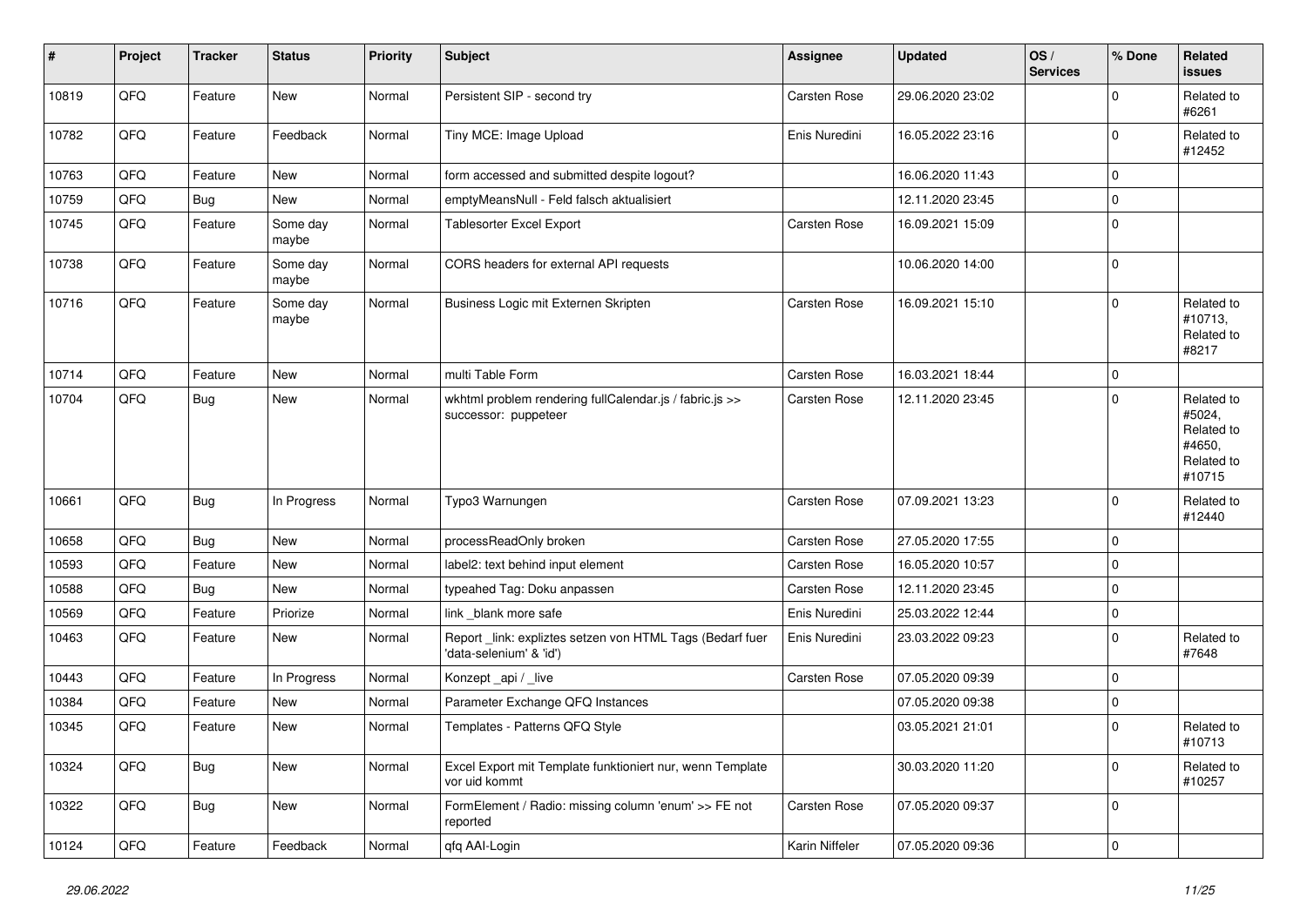| #     | Project | <b>Tracker</b> | <b>Status</b>     | Priority | <b>Subject</b>                                                                                     | <b>Assignee</b>     | <b>Updated</b>   | OS/<br><b>Services</b> | % Done      | Related<br><b>issues</b>                                               |
|-------|---------|----------------|-------------------|----------|----------------------------------------------------------------------------------------------------|---------------------|------------------|------------------------|-------------|------------------------------------------------------------------------|
| 10119 | QFQ     | Feature        | New               | Normal   | Dropdown (selectlist) & TypeAhead: format and catagorize<br>list                                   | Carsten Rose        | 07.05.2020 09:36 |                        | $\mathbf 0$ |                                                                        |
| 10116 | QFQ     | Feature        | Some day<br>maybe | Normal   | TypeAhead: Tag - show inside 'input' element                                                       | Carsten Rose        | 16.09.2021 15:09 |                        | $\Omega$    |                                                                        |
| 10095 | QFO     | Feature        | Some day<br>maybe | Normal   | Generic Gitlab Integration into QFQ                                                                | Carsten Rose        | 16.09.2021 15:10 |                        | $\pmb{0}$   |                                                                        |
| 10082 | QFQ     | Bug            | New               | Normal   | FE.type=SELECT - 'sanatize' Class                                                                  | Carsten Rose        | 07.05.2020 09:36 |                        | $\mathbf 0$ | Related to<br>#10081                                                   |
| 10080 | QFQ     | Feature        | New               | Normal   | Popup on 'save' / 'close': configure dialog (answer<br>yes/no/cancle/)                             | <b>Carsten Rose</b> | 28.03.2021 20:52 |                        | $\mathbf 0$ | Is duplicate<br>of #12262                                              |
| 10015 | QFQ     | Feature        | Priorize          | Normal   | Monospace in Textarea                                                                              | <b>Carsten Rose</b> | 03.02.2020 13:40 |                        | $\mathbf 0$ |                                                                        |
| 10014 | QFQ     | Feature        | New               | Normal   | Manual.rst: describe behaviour and process order of<br>fillStoreVar, slaveId, sqlBefore,           | <b>Carsten Rose</b> | 01.02.2020 22:31 |                        | $\Omega$    |                                                                        |
| 10013 | QFQ     | Feature        | Some day<br>maybe | Normal   | FE.typ=editor: CodeMirror                                                                          | <b>Carsten Rose</b> | 08.06.2022 10:37 |                        | $\Omega$    | Related to<br>#12611,<br>Related to<br>#12490.<br>Related to<br>#7732  |
| 10012 | QFQ     | Feature        | Priorize          | Normal   | redirectAllMailTo: {{beEmail:T}}                                                                   | <b>Carsten Rose</b> | 08.05.2021 09:54 |                        | $\mathbf 0$ | Related to<br>#12412,<br>Related to<br>#12413,<br>Related to<br>#10011 |
| 10011 | QFQ     | Feature        | Priorize          | Normal   | Offer new STORE TYPO3 Variable 'beUser', 'beEmail'                                                 | <b>Carsten Rose</b> | 08.05.2021 09:51 |                        | $\Omega$    | Related to<br>#10012,<br>Related to<br>#12511                          |
| 10005 | QFQ     | Feature        | Priorize          | Normal   | Report / special column name:  AS _calendar                                                        | <b>Carsten Rose</b> | 03.06.2020 17:28 |                        | $\mathbf 0$ |                                                                        |
| 10003 | QFQ     | Feature        | Priorize          | Normal   | fieldset: stronger visualize group                                                                 | Benjamin Baer       | 12.02.2020 08:13 |                        | $\mathbf 0$ |                                                                        |
| 9983  | QFO     | Feature        | New               | Normal   | Report Notation: new keyword 'range'                                                               | Carsten Rose        | 01.02.2020 15:55 |                        | $\mathbf 0$ |                                                                        |
| 9975  | QFQ     | <b>Bug</b>     | Priorize          | Normal   | Dropdown Menu: 'r:3' broken                                                                        | Carsten Rose        | 01.02.2020 10:13 |                        | $\mathbf 0$ |                                                                        |
| 9968  | QFQ     | Feature        | Priorize          | Normal   | Tooltip in Links for Developer                                                                     | Carsten Rose        | 01.02.2020 23:17 |                        | $\mathbf 0$ |                                                                        |
| 9958  | QFQ     | <b>Bug</b>     | Priorize          | Normal   | Broken subrecord query: no error message                                                           | Carsten Rose        | 05.02.2021 15:15 |                        | $\mathbf 0$ |                                                                        |
| 9947  | QFQ     | <b>Bug</b>     | Priorize          | Normal   | Unwanted error message if missing 'typeAheadSqlPrefetch'                                           | <b>Carsten Rose</b> | 01.02.2020 10:13 |                        | $\mathbf 0$ |                                                                        |
| 9928  | QFQ     | Feature        | Priorize          | Normal   | SpecialColumnName: a) Deprecated: ' AS "_+tag " ', b)<br>New: ' AS "_ <tag1><tag2>"'</tag2></tag1> | <b>Carsten Rose</b> | 01.02.2020 23:17 |                        | $\mathbf 0$ | Related to<br>#9929                                                    |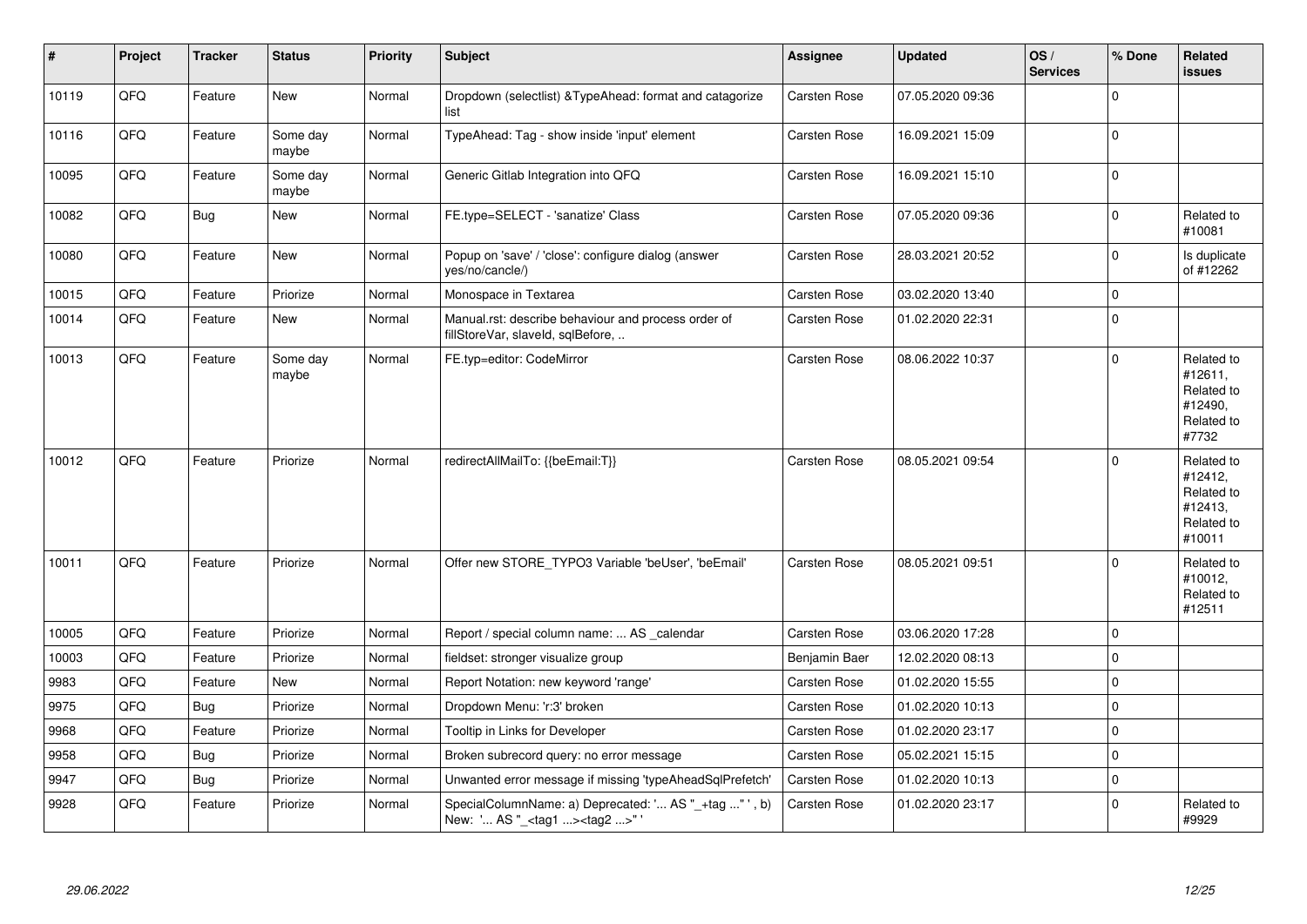| #    | Project | <b>Tracker</b> | <b>Status</b>     | <b>Priority</b> | Subject                                                                                                                               | <b>Assignee</b>     | <b>Updated</b>   | OS/<br><b>Services</b> | % Done      | <b>Related</b><br>issues                                                |
|------|---------|----------------|-------------------|-----------------|---------------------------------------------------------------------------------------------------------------------------------------|---------------------|------------------|------------------------|-------------|-------------------------------------------------------------------------|
| 9927 | QFQ     | Feature        | <b>New</b>        | Normal          | QFQ Update: a) Update nur machen wenn BE User<br>eingeloggt ist., b) Bei Fehler genaue Meldung welcher<br>Updateschritt Probleme hat. | Carsten Rose        | 22.01.2020 12:59 |                        | $\Omega$    |                                                                         |
| 9900 | QFQ     | Feature        | Priorize          | Normal          | Generic API Call: tt-content record >> JSON                                                                                           | Carsten Rose        | 01.02.2020 10:13 |                        | $\Omega$    |                                                                         |
| 9898 | QFQ     | <b>Bug</b>     | Feedback          | Normal          | Formular trotz Timeout gespeichert                                                                                                    | Benjamin Baer       | 01.02.2020 15:56 |                        | $\Omega$    |                                                                         |
| 9862 | QFQ     | <b>Bug</b>     | Priorize          | Normal          | Failed writing to sql mail qfq.log should throw an exception                                                                          | Carsten Rose        | 01.02.2020 10:13 |                        | $\Omega$    |                                                                         |
| 9855 | QFQ     | <b>Bug</b>     | <b>New</b>        | Normal          | <b>Required Check</b>                                                                                                                 |                     | 01.02.2020 15:56 |                        | $\Omega$    |                                                                         |
| 9853 | QFQ     | Feature        | <b>New</b>        | Normal          | Check das SQL / QFQ / Mail Logfile geschrieben wird                                                                                   |                     | 09.01.2020 11:15 |                        | $\Omega$    |                                                                         |
| 9834 | QFQ     | <b>Bug</b>     | Priorize          | Normal          | Input elements with tag 'disabled' are missing on<br>form-submit: server option 'processReadOnly' broken                              | Carsten Rose        | 07.12.2021 16:43 |                        | $\Omega$    | Related to<br>#9691,<br>Related to<br>#5305, Has<br>duplicate<br>#12331 |
| 9811 | QFQ     | Feature        | <b>New</b>        | Normal          | Report: tag every n'th row                                                                                                            | Carsten Rose        | 01.02.2020 23:22 |                        | $\Omega$    |                                                                         |
| 9783 | QFQ     | <b>Bug</b>     | <b>New</b>        | Normal          | Email with special characters                                                                                                         | Carsten Rose        | 01.02.2020 23:22 |                        | $\Omega$    |                                                                         |
| 9781 | QFQ     | Feature        | <b>New</b>        | Normal          | Button: CSS class to make buttons smaller                                                                                             | Carsten Rose        | 01.02.2020 23:22 |                        | $\Omega$    |                                                                         |
| 9777 | QFQ     | Feature        | <b>New</b>        | Normal          | Logging QFQ Variables                                                                                                                 | Carsten Rose        | 16.12.2019 17:17 |                        | $\Omega$    |                                                                         |
| 9773 | QFQ     | <b>Bug</b>     | <b>New</b>        | Normal          | form.parameter.formModeGlobal=requiredOff                                                                                             | Carsten Rose        | 01.02.2020 15:56 |                        | $\Omega$    |                                                                         |
| 9707 | QFQ     | Feature        | <b>New</b>        | Normal          | SIP security: encode pageld and check pageld on decode                                                                                | Carsten Rose        | 01.02.2020 23:22 |                        | $\Omega$    |                                                                         |
| 9706 | QFQ     | Feature        | <b>New</b>        | Normal          | Multi File Upload (hidden template group)                                                                                             | Carsten Rose        | 01.02.2020 23:22 |                        | $\Omega$    | Related to<br>#7521,<br>Related to<br>#5562,<br>Related to<br>#13330    |
| 9704 | QFQ     | Feature        | Some day<br>maybe | Normal          | Thumbnails Generieren beim Splitten von PDF Files                                                                                     | Carsten Rose        | 11.12.2019 16:01 |                        | $\Omega$    |                                                                         |
| 9669 | QFQ     | <b>Bug</b>     | Some day<br>maybe | Normal          | Checkbox / Template Group: radio/checkbox visible broken<br>after 'add'                                                               | Carsten Rose        | 16.06.2021 13:47 |                        | $\Omega$    | Related to<br>#8091                                                     |
| 9668 | QFQ     | Feature        | Priorize          | Normal          | Form.mode: rename 'hidden' to 'hide'                                                                                                  | <b>Carsten Rose</b> | 05.05.2021 22:14 |                        | $\Omega$    | Related to<br>#6437                                                     |
| 9602 | QFQ     | Feature        | I New             | Normal          | Form definition as JSON                                                                                                               | Carsten Rose        | 01.02.2020 23:21 |                        | 0           | <b>Related to</b><br>#9600                                              |
| 9579 | QFQ     | Feature        | Some day<br>maybe | Normal          | Multiform with Process Row                                                                                                            | Carsten Rose        | 11.12.2019 16:01 |                        | $\mathbf 0$ |                                                                         |
| 9537 | QFQ     | Feature        | New               | Normal          | FormEditor: Edit fieldset in FrontEnd                                                                                                 | Carsten Rose        | 01.02.2020 23:22 |                        | 0           |                                                                         |
| 9535 | QFQ     | <b>Bug</b>     | Feedback          | Normal          | Report:  AS '_vertical' - column to wide - vertical >> rot45,<br>rot90                                                                | Benjamin Baer       | 01.02.2020 15:56 |                        | $\mathbf 0$ |                                                                         |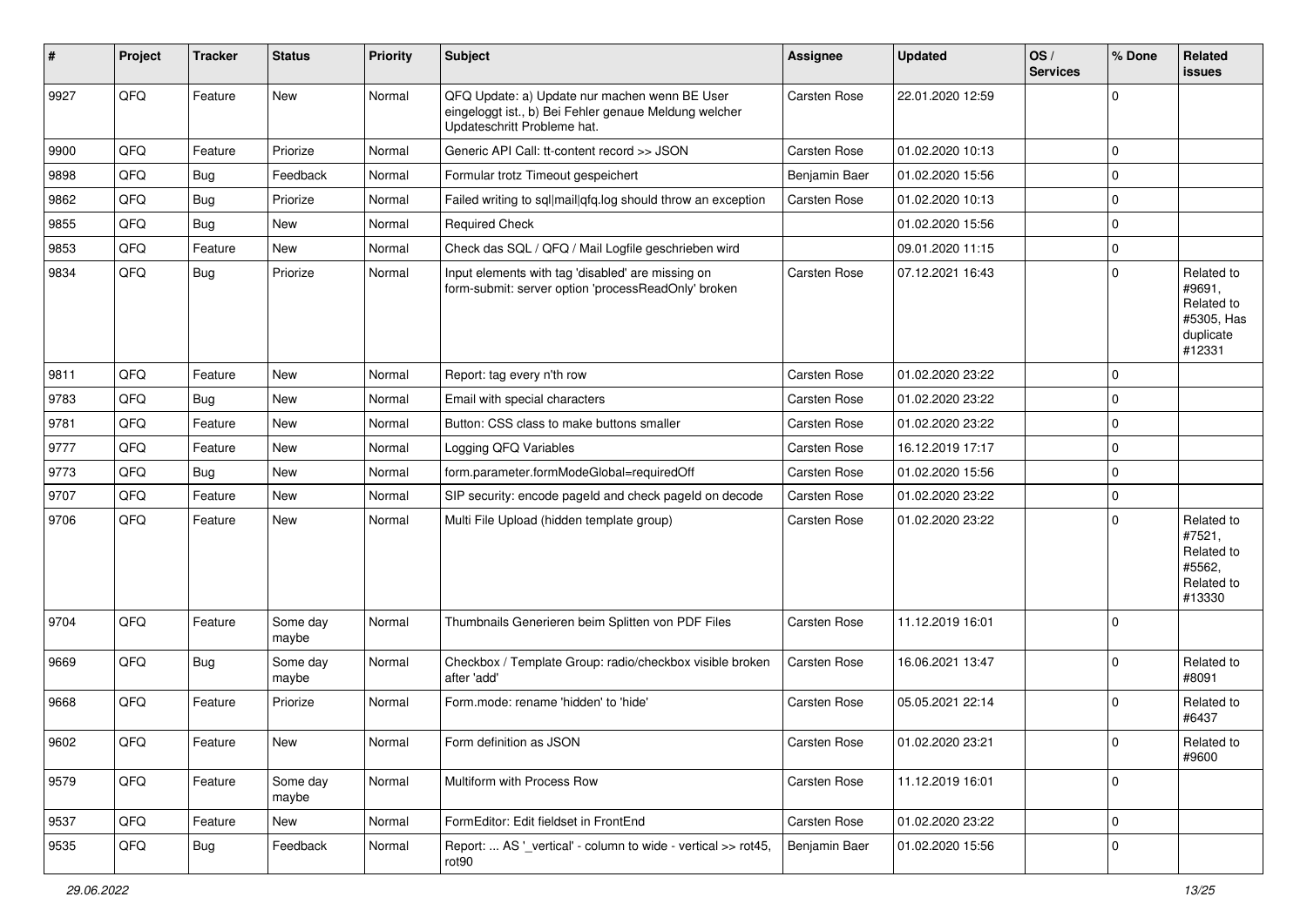| #    | Project | <b>Tracker</b> | <b>Status</b>     | <b>Priority</b> | <b>Subject</b>                                                                  | Assignee            | <b>Updated</b>   | OS/<br><b>Services</b> | % Done      | Related<br><b>issues</b> |
|------|---------|----------------|-------------------|-----------------|---------------------------------------------------------------------------------|---------------------|------------------|------------------------|-------------|--------------------------|
| 9533 | QFQ     | Bug            | <b>New</b>        | Normal          | FE.type=upload: Check in 'beforeSave' if upload is given                        | <b>Carsten Rose</b> | 01.02.2020 23:22 |                        | $\Omega$    | Related to<br>#11523     |
| 9394 | QFQ     | Feature        | Priorize          | Normal          | REST: allow for non numerical ids in get requests                               | <b>Carsten Rose</b> | 05.05.2021 22:10 |                        | $\mathbf 0$ |                          |
| 9352 | QFQ     | Feature        | <b>New</b>        | Normal          | FE 'Native' fire slaveld, sqlAfter, sqllns                                      | Carsten Rose        | 01.02.2020 23:22 |                        | $\mathbf 0$ |                          |
| 9348 | QFQ     | Feature        | New               | Normal          | defaultThumbnailSize: pre render thumbnails                                     | <b>Carsten Rose</b> | 12.06.2021 09:05 |                        | $\mathbf 0$ |                          |
| 9346 | QFQ     | Feature        | Priorize          | Normal          | beforeSave: check if an upload is given                                         | Carsten Rose        | 11.06.2021 21:18 |                        | $\mathbf 0$ |                          |
| 9317 | QFQ     | <b>Bug</b>     | <b>New</b>        | Normal          | FE.type=note: with dynamic show/hidden an empty label<br>causes trouble         | <b>Carsten Rose</b> | 01.02.2020 23:22 |                        | $\mathbf 0$ |                          |
| 9281 | QFQ     | <b>Bug</b>     | Some day<br>maybe | Normal          | Allow STRICT TRANS TABLES                                                       | <b>Carsten Rose</b> | 02.01.2021 18:43 |                        | $\mathbf 0$ |                          |
| 9221 | QFQ     | Feature        | <b>New</b>        | Normal          | typeAhead: Zeichenlimite ausschalten                                            | Carsten Rose        | 08.05.2021 17:06 |                        | $\Omega$    |                          |
| 9208 | QFQ     | Feature        | <b>New</b>        | Normal          | Manage 'recent' records                                                         | <b>Carsten Rose</b> | 01.02.2020 23:22 |                        | $\Omega$    |                          |
| 9177 | QFQ     | <b>Bug</b>     | New               | Normal          | Bug? QFQ tries to save an action FE, which has real<br>existing column name     | Carsten Rose        | 01.02.2020 23:22 |                        | $\mathbf 0$ |                          |
| 9136 | QFQ     | Feature        | <b>New</b>        | Normal          | Create ZIP files with dynamic PDFs                                              | Carsten Rose        | 01.02.2020 23:22 |                        | $\mathbf 0$ |                          |
| 9135 | QFQ     | Feature        | Priorize          | Normal          | Progress Bar generic / replace old hourglass download<br>popup                  | Benjamin Baer       | 03.01.2022 07:43 |                        | $\mathbf 0$ |                          |
| 9130 | QFQ     | Feature        | Some day<br>maybe | Normal          | tablesorter: Automatic Row numbering / Zeilenummer                              | Benjamin Baer       | 01.02.2020 23:22 |                        | $\mathbf 0$ |                          |
| 9129 | QFQ     | Feature        | <b>New</b>        | Normal          | sqlValidate: Message as notification, not as error                              | Carsten Rose        | 01.02.2020 23:22 |                        | $\Omega$    | Related to<br>#9128      |
| 9128 | QFQ     | Feature        | <b>New</b>        | Normal          | Error Message: not replaced variables- a) replace back to<br>'{{', b) underline | <b>Carsten Rose</b> | 01.02.2020 23:22 |                        | $\mathbf 0$ | Related to<br>#9129      |
| 9127 | QFQ     | <b>Bug</b>     | <b>New</b>        | Normal          | Error Message: change 'roll over' color - text not readable                     | Carsten Rose        | 01.02.2020 23:22 |                        | $\mathbf 0$ |                          |
| 9126 | QFQ     | <b>Bug</b>     | Some day<br>maybe | Normal          | hidden Form elements are present in page source                                 |                     | 02.01.2021 18:41 |                        | $\mathbf 0$ |                          |
| 9077 | QFQ     | <b>Bug</b>     | <b>New</b>        | Normal          | typeAheadSql: report broken SQL                                                 | Carsten Rose        | 01.02.2020 23:22 |                        | $\mathbf 0$ |                          |
| 9024 | QFQ     | <b>Bug</b>     | Some day<br>maybe | Normal          | QFQ Einarbeitung                                                                |                     | 01.02.2020 15:56 |                        | $\Omega$    |                          |
| 9020 | QFQ     | <b>Bug</b>     | Some day<br>maybe | Normal          | radio mit buttonClass und dynamicUpdate lassen sich nicht<br>kombinieren        |                     | 11.12.2019 16:01 |                        | $\mathbf 0$ |                          |
| 9013 | QFQ     | <b>Bug</b>     | New               | Normal          | Error in Twig template not handled                                              | Carsten Rose        | 20.10.2021 13:43 |                        | $\mathbf 0$ |                          |
| 8975 | QFQ     | Feature        | <b>New</b>        | Normal          | Report Notation: 2.0                                                            | <b>Carsten Rose</b> | 01.02.2020 23:22 |                        | $\mathbf 0$ | Related to<br>#8963      |
| 8963 | QFQ     | Feature        | Priorize          | Normal          | Setting values in a store: flexible way                                         | Carsten Rose        | 05.05.2021 22:10 |                        | $\Omega$    | Related to<br>#8975      |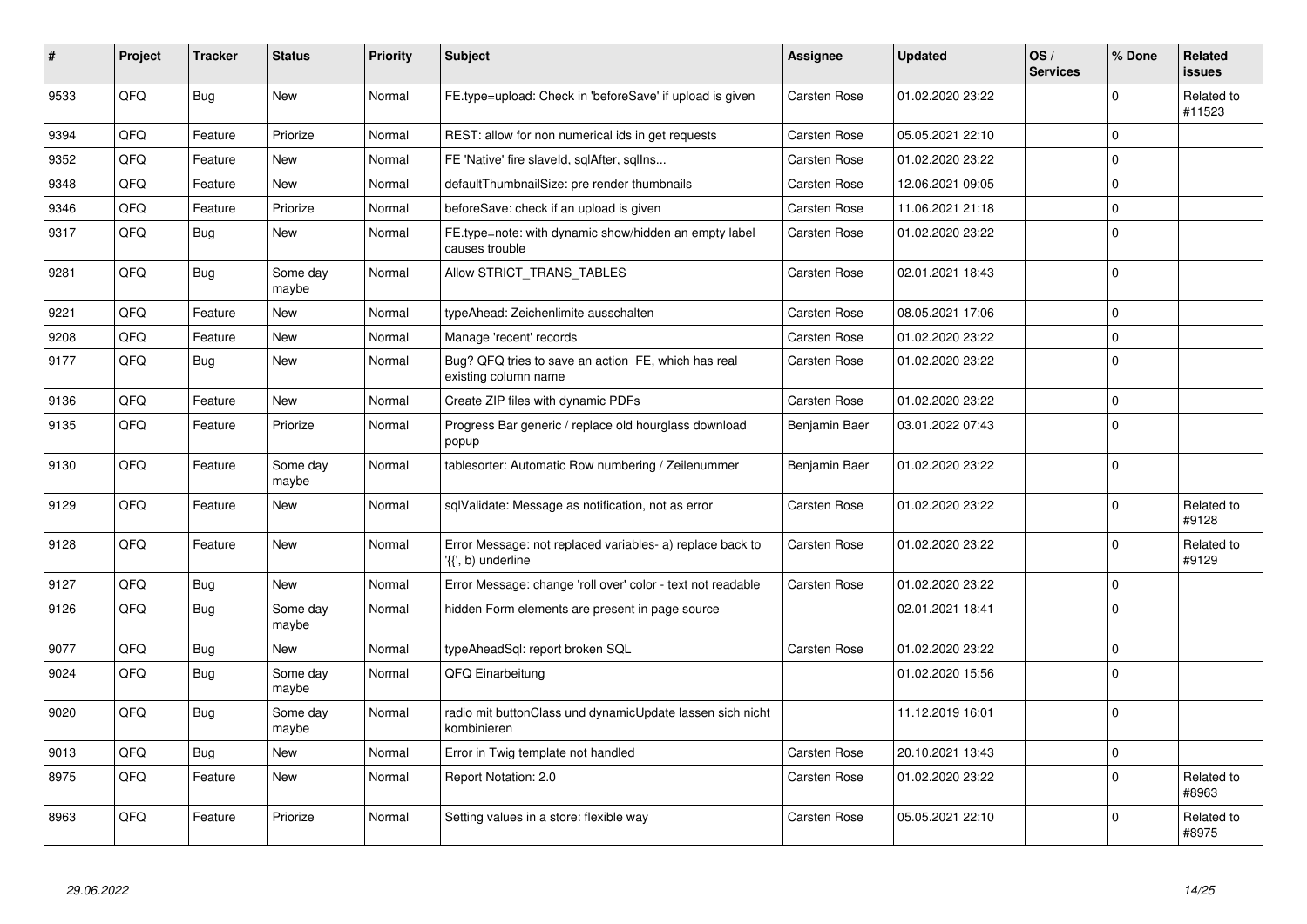| #    | Project | <b>Tracker</b> | <b>Status</b>     | <b>Priority</b> | Subject                                                                                                | <b>Assignee</b>   | <b>Updated</b>   | OS/<br><b>Services</b> | % Done      | <b>Related</b><br>issues |
|------|---------|----------------|-------------------|-----------------|--------------------------------------------------------------------------------------------------------|-------------------|------------------|------------------------|-------------|--------------------------|
| 8894 | QFQ     | Feature        | Some day<br>maybe | Normal          | Documentation Tags Usable in QFQ Application                                                           | Carsten Rose      | 11.12.2019 16:01 |                        | $\Omega$    |                          |
| 8892 | QFQ     | Feature        | Some day<br>maybe | Normal          | Display and Edit SQL Comments in Form Editor                                                           | Carsten Rose      | 11.12.2019 16:01 |                        | $\Omega$    |                          |
| 8806 | QFQ     | Feature        | New               | Normal          | SQL Function nl2br                                                                                     | Carsten Rose      | 01.02.2020 23:22 |                        | $\Omega$    |                          |
| 8719 | QFQ     | Feature        | New               | Normal          | extraButtonLock: add support for 0/1                                                                   | Carsten Rose      | 01.02.2020 23:22 |                        | $\Omega$    |                          |
| 8702 | QFQ     | Feature        | New               | Normal          | Load Record which is locked: missing user info                                                         | Carsten Rose      | 11.12.2019 16:16 |                        | $\mathbf 0$ | Related to<br>#9789      |
| 8586 | QFQ     | Feature        | Some day<br>maybe | Normal          | QFQ: Enhance Error message for 'record not found'                                                      | Carsten Rose      | 16.09.2021 15:10 |                        | $\Omega$    |                          |
| 8585 | QFQ     | Feature        | Priorize          | Normal          | Enhance Error message for 'unknown form'                                                               | Carsten Rose      | 01.02.2020 10:13 |                        | $\Omega$    |                          |
| 8584 | QFQ     | Feature        | Priorize          | Normal          | FE 'Action' - never assign to Container (except Template<br>Group)                                     | Carsten Rose      | 01.02.2020 10:13 |                        | $\Omega$    |                          |
| 8520 | QFQ     | Feature        | Some day<br>maybe | Normal          | Bring QFQ to Composer                                                                                  | Carsten Rose      | 16.09.2021 15:10 |                        | $\Omega$    |                          |
| 8336 | QFQ     | Feature        | New               | Normal          | Form > modified > Close New: a) Optional disable popup, b)<br>custom text, c) mode on save: close stay | Carsten Rose      | 01.02.2020 23:22 |                        | $\Omega$    | Related to<br>#8335      |
| 8316 | QFQ     | Bug            | Feedback          | Normal          | Documentation/Behaviour for Nested Queries and<br>Record-Store confusing                               | Nicola Chiapolini | 20.11.2019 09:14 |                        | $\Omega$    |                          |
| 8277 | QFQ     | Feature        | Priorize          | Normal          | fe.parameter.default=                                                                                  | Carsten Rose      | 01.02.2020 23:17 |                        | $\Omega$    | Related to<br>#8113      |
| 8217 | QFQ     | Feature        | New               | Normal          | if-elseif-else construct                                                                               | Carsten Rose      | 16.03.2021 18:41 |                        | $\Omega$    | Related to<br>#10716     |
| 8187 | QFQ     | Feature        | New               | Normal          | Subrecord: enable/hide new button - make new/edit/delete<br>customizeable.                             | Carsten Rose      | 06.03.2021 18:44 |                        | $\Omega$    | Related to<br>#11326     |
| 8106 | QFQ     | Bug            | Some day<br>maybe | Normal          | Dynamic Update: Feld kann nicht auf empty zurückgesetzt<br>werden                                      | Carsten Rose      | 11.12.2019 16:01 |                        | $\Omega$    |                          |
| 8101 | QFQ     | Feature        | Some day<br>maybe | Normal          | Password hash: support further hashing methods                                                         | Carsten Rose      | 16.09.2021 15:10 |                        | $\Omega$    |                          |
| 8089 | QFQ     | Feature        | New               | Normal          | Copy/Paste for FormElements                                                                            | Carsten Rose      | 01.02.2020 23:22 |                        | $\mathbf 0$ |                          |
| 8056 | QFQ     | Feature        | Some day<br>maybe | Normal          | Termin Organisation (Reservation)                                                                      |                   | 01.02.2020 23:19 |                        | $\Omega$    | Related to<br>#8658      |
| 8049 | QFQ     | <b>Bug</b>     | New               | Normal          | FE.type=note, column 'value': text moves some pixel to top<br>after save                               | Carsten Rose      | 01.02.2020 23:22 |                        | 0           |                          |
| 8044 | QFQ     | Feature        | Priorize          | Normal          | Transaction: a) Form, b) Report                                                                        | Carsten Rose      | 05.05.2021 22:14 |                        | 0           | Related to<br>#8043      |
| 8037 | QFQ     | Bug            | Priorize          | Normal          | FE.type=upload (advanced mode): {{slaveld:V}} missing<br>during dynamic update                         | Carsten Rose      | 01.02.2020 10:13 |                        | $\pmb{0}$   |                          |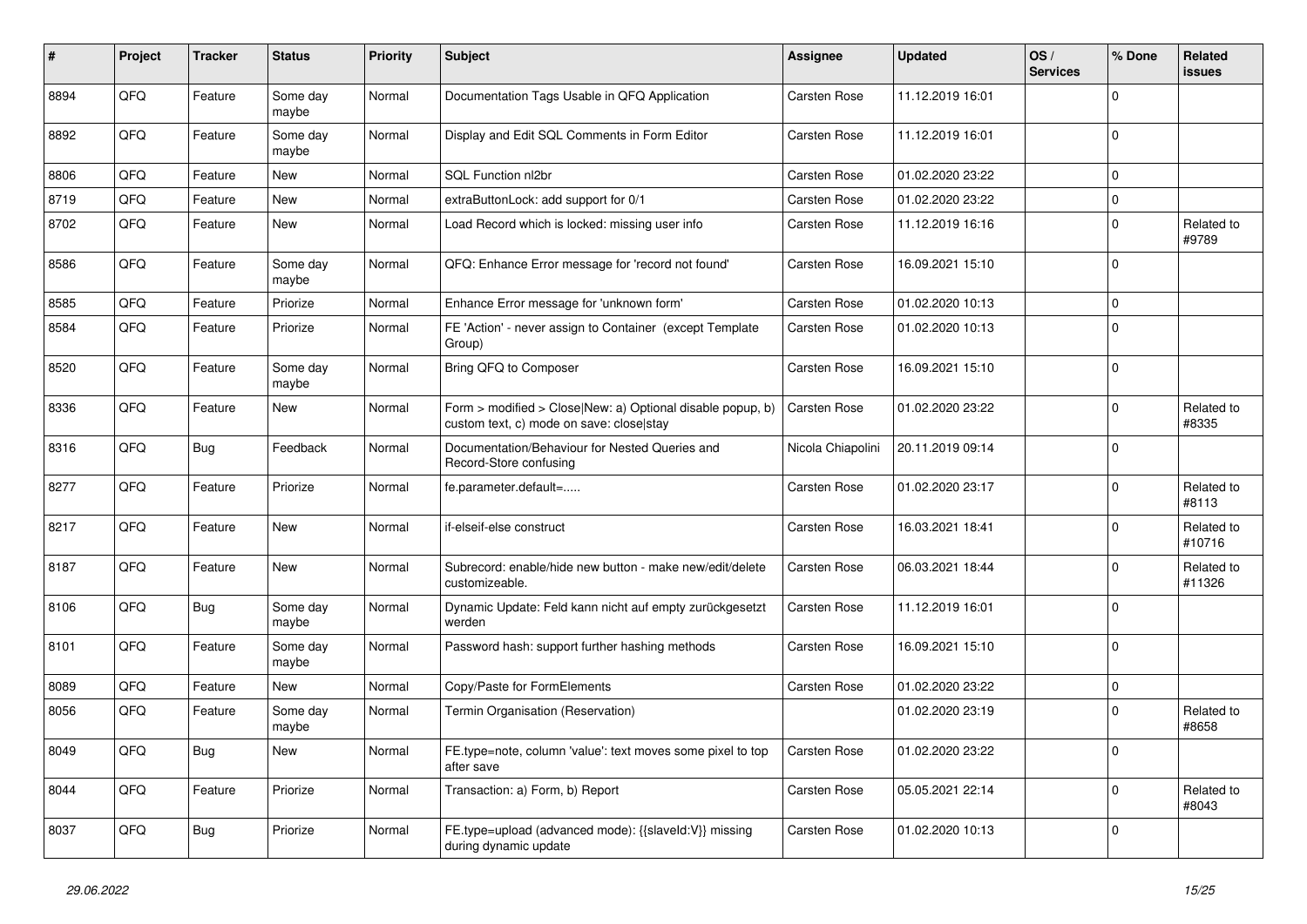| ∦    | Project | <b>Tracker</b> | <b>Status</b>     | <b>Priority</b> | <b>Subject</b>                                                                                        | <b>Assignee</b>     | <b>Updated</b>   | OS/<br><b>Services</b> | % Done      | Related<br><b>issues</b>                                               |
|------|---------|----------------|-------------------|-----------------|-------------------------------------------------------------------------------------------------------|---------------------|------------------|------------------------|-------------|------------------------------------------------------------------------|
| 8034 | QFQ     | Feature        | Priorize          | Normal          | FormElement 'data': 22.22.2222 should not be accepted                                                 | Carsten Rose        | 01.02.2020 10:13 |                        | $\mathbf 0$ |                                                                        |
| 7965 | QFQ     | Feature        | Priorize          | Normal          | Input type 'text' with visual format - currency                                                       | Benjamin Baer       | 03.01.2022 07:45 |                        | $\mathbf 0$ |                                                                        |
| 7924 | QFQ     | Feature        | New               | Normal          | Radio/Checkbox with Tooltip                                                                           | Carsten Rose        | 01.02.2020 23:22 |                        | $\mathbf 0$ |                                                                        |
| 7921 | QFQ     | Feature        | Some day<br>maybe | Normal          | Rest API Export: URL kuerzer machen                                                                   |                     | 01.02.2020 23:19 |                        | $\Omega$    |                                                                        |
| 7920 | QFQ     | Feature        | New               | Normal          | FE: Syntax Highlight, Zeinlenumbruch                                                                  | Carsten Rose        | 01.02.2020 10:03 |                        | $\mathbf 0$ |                                                                        |
| 7890 | QFQ     | <b>Bug</b>     | New               | Normal          | FormElement 'required': extraButtonInfo not aligned                                                   | Carsten Rose        | 11.06.2021 21:17 |                        | $\Omega$    | Related to<br>#11517                                                   |
| 7812 | QFQ     | Feature        | New               | Normal          | FE 'Subrecord' - new option 'subrecordShowFilter',<br>'subrecordPaging'                               | Carsten Rose        | 01.02.2020 23:22 |                        | $\mathbf 0$ |                                                                        |
| 7795 | QFQ     | Bug            | <b>New</b>        | Normal          | Readonly Form: Typeahead-Felder                                                                       | Carsten Rose        | 01.02.2020 23:22 |                        | $\mathbf 0$ |                                                                        |
| 7732 | QFQ     | Feature        | Some day<br>maybe | Normal          | Javascript: Lazy Loading der add on libs                                                              | Benjamin Baer       | 08.06.2022 10:38 |                        | $\Omega$    | Related to<br>#12611,<br>Related to<br>#12490,<br>Related to<br>#10013 |
| 7730 | QFQ     | Feature        | Priorize          | Normal          | SELECT Box: title in between                                                                          | Benjamin Baer       | 01.02.2020 23:22 |                        | $\mathbf 0$ |                                                                        |
| 7685 | QFQ     | <b>Bug</b>     | New               | Normal          | Open FormElement from QFQ error message and save<br>modified record: error about missing {{formId:F}} | Carsten Rose        | 01.02.2020 23:22 |                        | $\Omega$    |                                                                        |
| 7683 | QFQ     | Feature        | <b>New</b>        | Normal          | Special column names in '{{ SELECT  AS _link }}' should<br>be detected                                | Carsten Rose        | 01.02.2020 23:21 |                        | $\mathbf 0$ |                                                                        |
| 7681 | QFQ     | Feature        | <b>New</b>        | Normal          | Optional switch off 'check for modified record'                                                       | Carsten Rose        | 01.02.2020 23:21 |                        | $\mathbf 0$ |                                                                        |
| 7660 | QFQ     | Feature        | New               | Normal          | IMAP: import mails to DB, move / delete mails                                                         | Carsten Rose        | 01.02.2020 09:52 |                        | $\mathbf 0$ |                                                                        |
| 7656 | QFQ     | Bug            | Priorize          | Normal          | FE with required, 'pattern' and 'extraButtonLock': always<br>complain about missing value             | Carsten Rose        | 01.02.2020 10:13 |                        | $\Omega$    |                                                                        |
| 7630 | QFQ     | Feature        | Priorize          | Normal          | detailed error message for simple upload                                                              | Carsten Rose        | 01.02.2020 10:13 |                        | $\mathbf 0$ |                                                                        |
| 7616 | QFQ     | <b>Bug</b>     | Priorize          | Normal          | Selectlist with Enum & Dynamic Update                                                                 | Carsten Rose        | 01.02.2020 10:13 |                        | $\mathbf 0$ |                                                                        |
| 7574 | QFQ     | <b>Bug</b>     | New               | Normal          | Substitute error: form element not reported / dont parse<br>Form.note                                 | Carsten Rose        | 01.02.2020 23:21 |                        | $\mathbf 0$ |                                                                        |
| 7547 | QFQ     | <b>Bug</b>     | New               | Normal          | Error Message in afterSave: wrong parameter column<br>reported                                        | Carsten Rose        | 01.02.2020 23:22 |                        | $\mathbf 0$ |                                                                        |
| 7524 | QFQ     | <b>Bug</b>     | New               | Normal          | QFQ throws a 'General Error' if 'fileadmin/protected/log/' is<br>not writeable                        | <b>Carsten Rose</b> | 01.02.2020 23:22 |                        | $\mathbf 0$ |                                                                        |
| 7522 | QFQ     | Feature        | Priorize          | Normal          | Inserting default index.html to folder (Avoid Apache<br>Indexing)                                     | Carsten Rose        | 01.02.2020 10:13 |                        | $\mathbf 0$ |                                                                        |
| 7521 | QFQ     | Feature        | New               | Normal          | TemplateGroup: fe.type=upload                                                                         | Carsten Rose        | 01.02.2020 23:21 |                        | $\mathbf 0$ | Related to<br>#9706                                                    |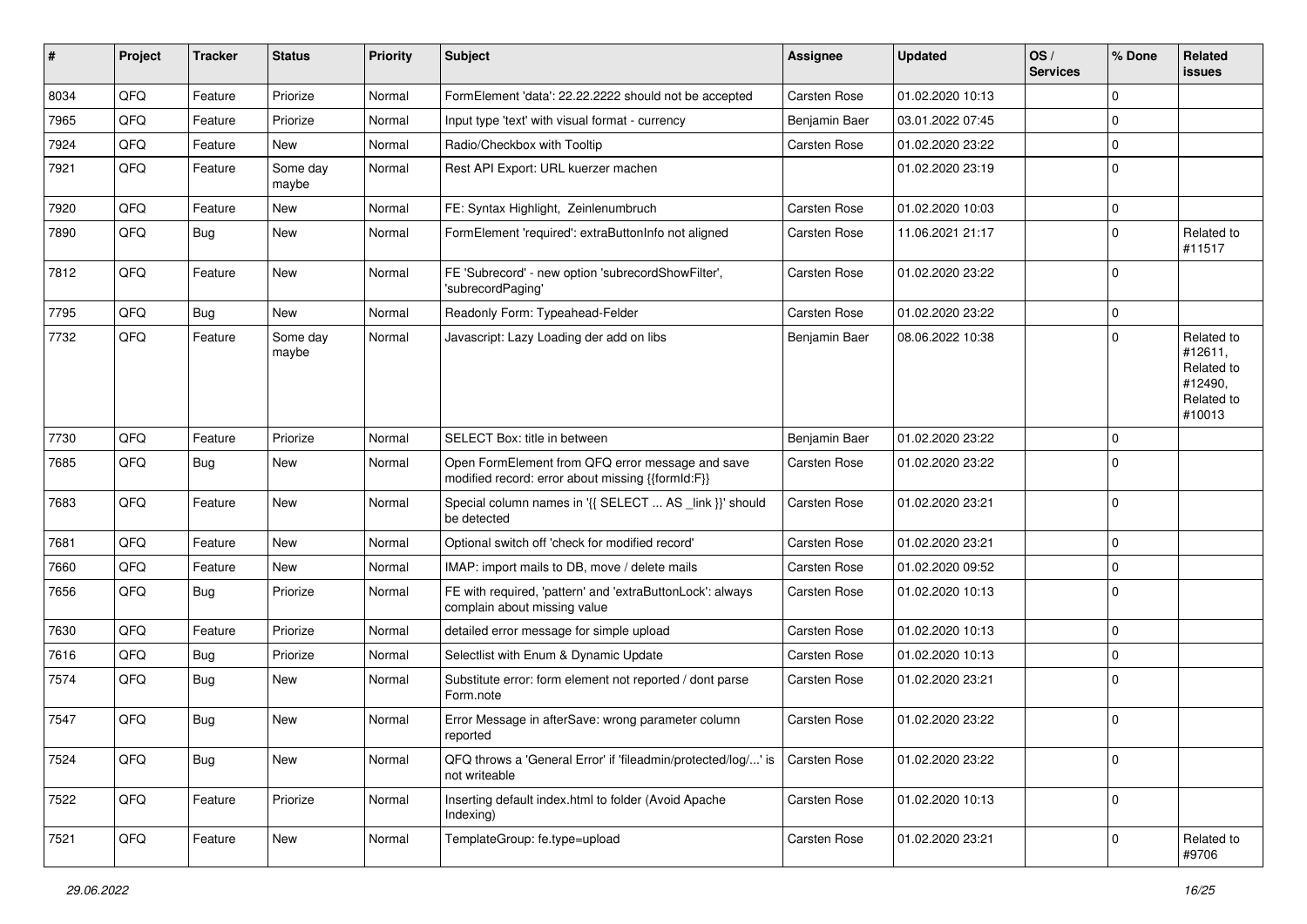| ∦    | Project | <b>Tracker</b> | <b>Status</b>     | <b>Priority</b> | Subject                                                                              | <b>Assignee</b> | <b>Updated</b>   | OS/<br><b>Services</b> | % Done      | <b>Related</b><br>issues   |
|------|---------|----------------|-------------------|-----------------|--------------------------------------------------------------------------------------|-----------------|------------------|------------------------|-------------|----------------------------|
| 7520 | QFQ     | Feature        | <b>New</b>        | Normal          | QR Code:  AS _qr ( AS _link)                                                         | Carsten Rose    | 01.02.2020 23:22 |                        | $\Omega$    |                            |
| 7519 | QFQ     | Feature        | <b>New</b>        | Normal          | Select: Multi                                                                        | Carsten Rose    | 01.02.2020 23:22 |                        | $\Omega$    |                            |
| 7513 | QFQ     | Bug            | <b>New</b>        | Normal          | Radios not correct aligned                                                           | Carsten Rose    | 01.02.2020 23:22 |                        | $\Omega$    |                            |
| 7512 | QFQ     | Bug            | New               | Normal          | FE: inputType=number >> 'pattern' is not respected                                   | Carsten Rose    | 01.02.2020 23:22 |                        | $\Omega$    |                            |
| 7481 | QFQ     | Feature        | New               | Normal          | Detect 'BaseUrl' automatically                                                       | Carsten Rose    | 01.02.2020 23:21 |                        | $\Omega$    |                            |
| 7480 | QFQ     | Feature        | New               | Normal          | Record History (Undo / Redo)                                                         | Carsten Rose    | 11.12.2019 16:16 |                        | $\Omega$    | Related to<br>#2361        |
| 7453 | QFQ     | Feature        | Some day<br>maybe | Normal          | import / export forms QFQ                                                            | Carsten Rose    | 16.09.2021 15:10 |                        | $\Omega$    |                            |
| 7452 | QFQ     | Feature        | Some day<br>maybe | Normal          | automate deployment new QFQ version                                                  | Carsten Rose    | 16.09.2021 15:10 |                        | $\Omega$    |                            |
| 7402 | QFQ     | Bug            | Some day<br>maybe | Normal          | thumbnail cache: outdated picture when permission denied<br>and permission resolved. |                 | 01.02.2020 23:20 |                        | $\mathbf 0$ |                            |
| 7342 | QFQ     | Feature        | New               | Normal          | add content = hide_this                                                              | Carsten Rose    | 01.02.2020 23:21 |                        | $\mathbf 0$ |                            |
| 7336 | QFQ     | Feature        | Some day<br>maybe | Normal          | PDF Upload: disallow PDFs with specific Meta information                             | Carsten Rose    | 11.12.2019 16:01 |                        | $\Omega$    |                            |
| 7290 | QFQ     | Feature        | Priorize          | Normal          | FormEditor: title as textarea if LEN(title)>60                                       | Carsten Rose    | 01.02.2020 10:13 |                        | $\Omega$    | <b>Blocked by</b><br>#7682 |
| 7281 | QFQ     | <b>Bug</b>     | Some day<br>maybe | Normal          | Subrecords: on large screen separator line too short                                 |                 | 01.02.2020 23:19 |                        | $\Omega$    |                            |
| 7280 | QFQ     | Feature        | New               | Normal          | recently used table                                                                  | Carsten Rose    | 01.02.2020 23:21 |                        | $\Omega$    |                            |
| 7278 | QFQ     | Feature        | Some day<br>maybe | Normal          | Form: Wert vordefinieren der immer gesetzt wird                                      |                 | 02.05.2021 09:27 |                        | $\Omega$    |                            |
| 7261 | QFQ     | <b>Bug</b>     | <b>New</b>        | Normal          | Report pathFilename for user without path, only the filename                         | Carsten Rose    | 01.02.2020 23:21 |                        | $\mathbf 0$ |                            |
| 7239 | QFQ     | Feature        | New               | Normal          | TinyMCE: html tag whitelist                                                          | Carsten Rose    | 01.02.2020 23:21 |                        | $\Omega$    | Related to<br>#14320       |
| 7229 | QFQ     | Feature        | Some day<br>maybe | Normal          | New FormElement.type: Button                                                         |                 | 01.02.2021 12:32 |                        | $\Omega$    |                            |
| 7219 | QFQ     | Bug            | <b>New</b>        | Normal          | typeSheadSql / typeAheadSqlPrefetch: change to curly<br>braces                       | Carsten Rose    | 01.02.2020 23:21 |                        | 0           |                            |
| 7217 | QFQ     | Feature        | Priorize          | Normal          | Download: notice User if `_sip=?` is missing                                         | Carsten Rose    | 01.02.2020 10:13 |                        | $\Omega$    |                            |
| 7175 | QFQ     | Feature        | New               | Normal          | Upload: md5 hash as filename                                                         | Carsten Rose    | 01.02.2020 23:21 |                        | 0           |                            |
| 7119 | QFQ     | Feature        | New               | Normal          | Upload: scaleDownWidth, scaleDownHeight                                              | Carsten Rose    | 01.02.2020 23:21 |                        | 0           |                            |
| 7109 | QFQ     | Feature        | New               | Normal          | Dynamic Updates: row/element hide                                                    | Carsten Rose    | 01.02.2020 23:22 |                        | 0           | Has duplicate<br>#4081     |
| 7108 | QFQ     | Feature        | Some day<br>maybe | Normal          | QFQ Wrap Elements                                                                    |                 | 11.12.2019 16:01 |                        | $\mathbf 0$ |                            |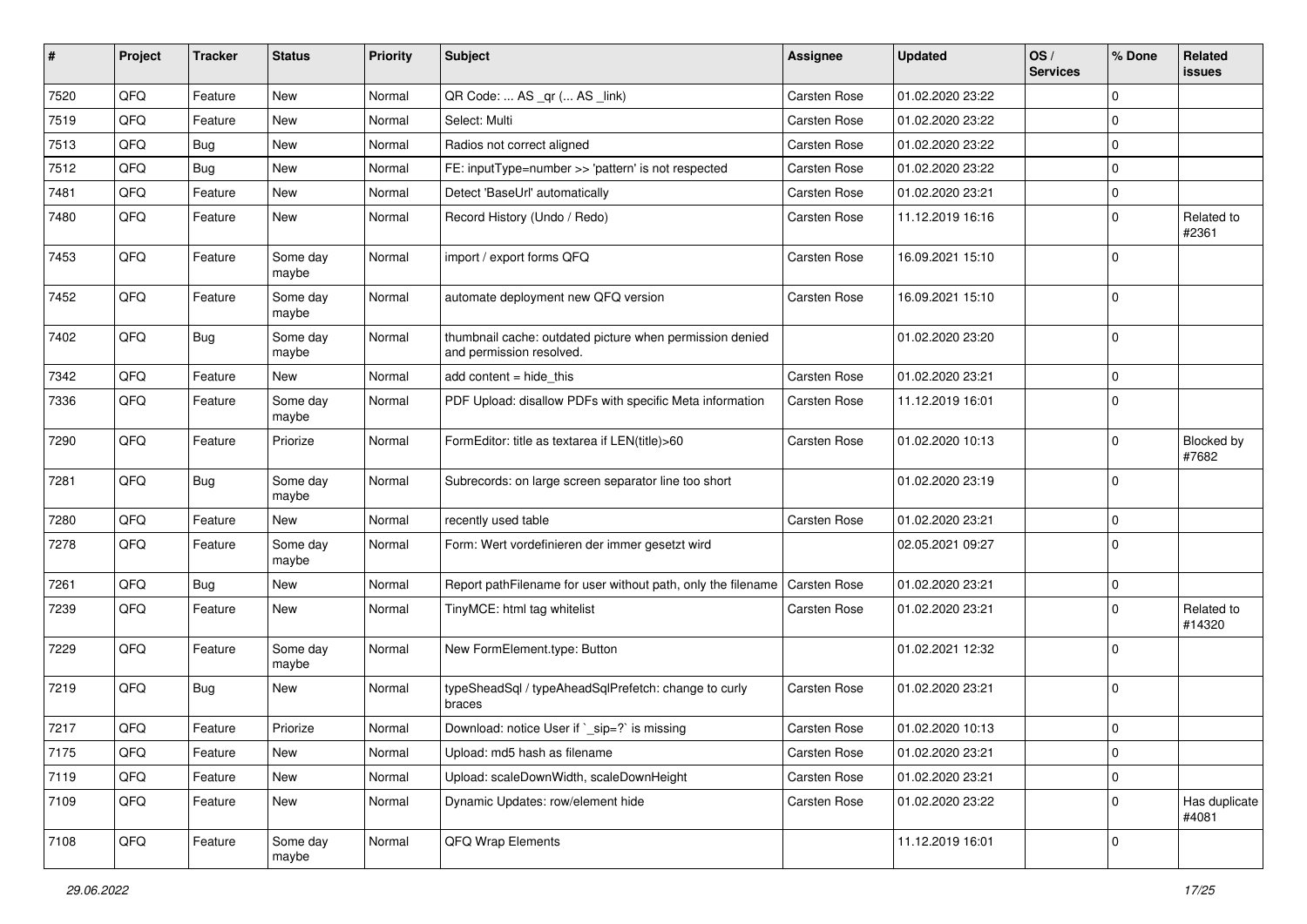| #    | Project | <b>Tracker</b> | <b>Status</b>     | <b>Priority</b> | <b>Subject</b>                                                                                                             | Assignee            | <b>Updated</b>   | OS/<br><b>Services</b> | % Done      | <b>Related</b><br><b>issues</b> |
|------|---------|----------------|-------------------|-----------------|----------------------------------------------------------------------------------------------------------------------------|---------------------|------------------|------------------------|-------------|---------------------------------|
| 7107 | QFQ     | Feature        | Some day<br>maybe | Normal          | Showcase Registration Tool: Anmeldung / Administration :<br>Liste Anmeldungen / Emaileinaldung                             | Carsten Rose        | 11.12.2019 16:01 |                        | $\Omega$    |                                 |
| 7106 | QFQ     | Feature        | Some day<br>maybe | Normal          | Beispiel Nummerierung von Rows in Report                                                                                   |                     | 11.12.2019 16:01 |                        | $\mathbf 0$ |                                 |
| 7105 | QFQ     | Feature        | Some day<br>maybe | Normal          | Beispiel wie man in einer zweiten Tabelle speichert.                                                                       |                     | 11.12.2019 16:01 |                        | $\mathbf 0$ |                                 |
| 7104 | QFQ     | Feature        | Some day<br>maybe | Normal          | Manual: hint about escaping if '\r' appears in mail body                                                                   |                     | 11.12.2019 16:01 |                        | $\mathbf 0$ |                                 |
| 7102 | QFQ     | Feature        | <b>New</b>        | Normal          | Comment sign in report: '#' and '--'                                                                                       | Carsten Rose        | 01.02.2020 23:21 |                        | $\mathbf 0$ |                                 |
| 7101 | QFQ     | <b>Bug</b>     | Some day<br>maybe | Normal          | 'form' in SIP and 'report' - breaks                                                                                        |                     | 01.02.2020 23:20 |                        | $\mathbf 0$ |                                 |
| 7100 | QFQ     | Feature        | Some day<br>maybe | Normal          | Download: log access, max downloads, time limit                                                                            |                     | 01.02.2020 23:19 |                        | $\mathbf 0$ |                                 |
| 7099 | QFQ     | Feature        | New               | Normal          | Redesign FormEditor                                                                                                        | <b>Carsten Rose</b> | 01.02.2020 23:21 |                        | $\mathbf 0$ |                                 |
| 7014 | QFQ     | <b>Bug</b>     | <b>New</b>        | Normal          | Sending invalid emails succeeds when<br>debug.redirectAllMailTo is set                                                     | Carsten Rose        | 01.02.2020 23:21 |                        | $\mathbf 0$ |                                 |
| 7002 | QFQ     | <b>Bug</b>     | <b>New</b>        | Normal          | Dynamic Update: row does not disappear / appear                                                                            | <b>Carsten Rose</b> | 01.02.2020 23:22 |                        | $\mathbf 0$ |                                 |
| 6998 | QFQ     | Feature        | Priorize          | Normal          | Form: with debug=on show column information as tooltip of<br>column label                                                  | <b>Carsten Rose</b> | 01.02.2020 10:13 |                        | $\mathbf 0$ |                                 |
| 6992 | QFQ     | Feature        | Some day<br>maybe | Normal          | DB exception: Syntax Highlight                                                                                             |                     | 11.12.2019 16:01 |                        | $\Omega$    | Related to<br>#5450             |
| 6972 | QFQ     | Feature        | Some day<br>maybe | Normal          | Fabric Clipboard / cross browser tab                                                                                       | Benjamin Baer       | 01.02.2020 23:21 |                        | $\mathbf 0$ |                                 |
| 6970 | QFQ     | Feature        | Some day<br>maybe | Normal          | tablesorter: default fuer 'sortReset' aendern von 'Ctrl' zu 'Alt'                                                          | Benjamin Baer       | 01.02.2020 23:21 |                        | $\mathbf 0$ |                                 |
| 6912 | QFQ     | Bug            | New               | Normal          | error Message Var 'deadline' already set in SIP - in Form<br>with FE.value={{deadline:R:::{{deadlinePeriod:Y}}}}           | <b>Carsten Rose</b> | 01.02.2020 23:21 |                        | $\mathbf 0$ |                                 |
| 6870 | QFQ     | Feature        | Priorize          | Normal          | Click on '_link' triggers an API call                                                                                      | Benjamin Baer       | 03.01.2022 08:25 |                        | $\mathbf 0$ |                                 |
| 6855 | QFQ     | Feature        | <b>New</b>        | Normal          | With {{feUser:U}}!={{feUser:T}}: Save / Delete: only possible<br>with {{feUserSave:U}}='yes' and '{{feUserDelete:U}}='yes' | <b>Carsten Rose</b> | 01.02.2020 23:21 |                        | $\mathbf 0$ |                                 |
| 6801 | QFQ     | Feature        | Priorize          | Normal          | Fabric: Maximize / FullIscreen                                                                                             | Benjamin Baer       | 21.03.2022 09:56 |                        | $\mathbf 0$ |                                 |
| 6765 | QFQ     | Feature        | New               | Normal          | Moeglichkeit via QFQ eigene Logs zu schreiben                                                                              | Carsten Rose        | 01.02.2020 23:21 |                        | $\mathbf 0$ |                                 |
| 6723 | QFQ     | Feature        | New               | Normal          | Report QFQ Installation and Version                                                                                        | <b>Carsten Rose</b> | 12.06.2021 09:07 |                        | $\mathbf 0$ |                                 |
| 6715 | QFQ     | Feature        | Some day<br>maybe | Normal          | Code-Refactoring: dbArray vereinheitlichen                                                                                 | <b>Carsten Rose</b> | 11.12.2019 16:02 |                        | $\mathbf 0$ |                                 |
| 6704 | QFQ     | Feature        | Some day<br>maybe | Normal          | Upload Mode: Bilder in Notizen rechts sollen aktuellen<br>Upload repräsentieren.                                           |                     | 01.02.2020 23:19 |                        | $\mathbf 0$ | Related to<br>#3264             |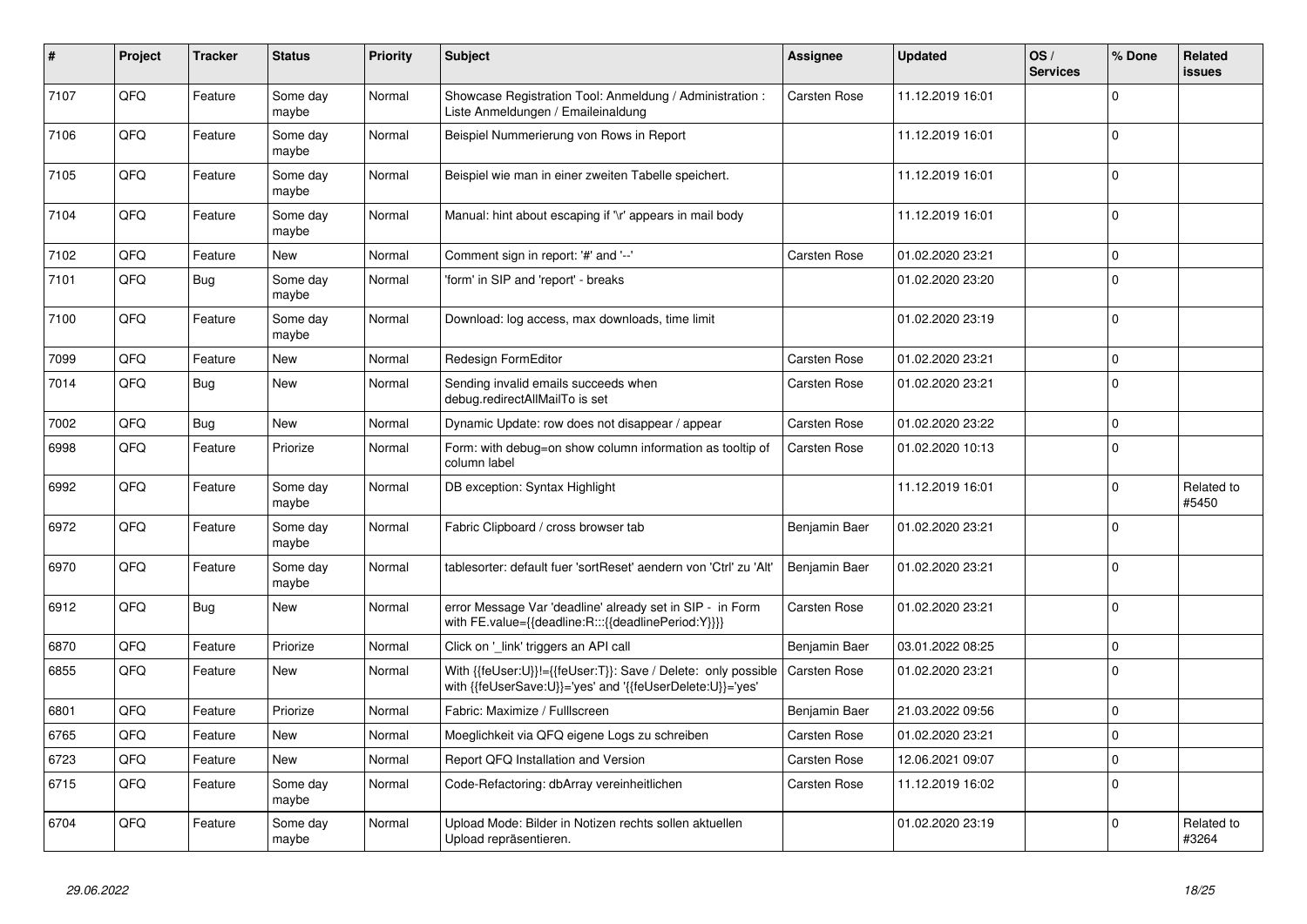| #    | Project | <b>Tracker</b> | <b>Status</b>     | <b>Priority</b> | <b>Subject</b>                                                                                        | <b>Assignee</b>     | <b>Updated</b>   | OS/<br><b>Services</b> | % Done      | Related<br><b>issues</b>                    |
|------|---------|----------------|-------------------|-----------------|-------------------------------------------------------------------------------------------------------|---------------------|------------------|------------------------|-------------|---------------------------------------------|
| 6677 | QFQ     | <b>Bug</b>     | <b>New</b>        | Normal          | Error message FE Action Element: no/wrong FE reference<br>who cause the problem.                      | Carsten Rose        | 01.02.2020 23:21 |                        | $\Omega$    |                                             |
| 6602 | QFQ     | Feature        | <b>New</b>        | Normal          | Formlet: in Report auf Mausklick ein mini-form oeffnen                                                | <b>Carsten Rose</b> | 11.12.2019 16:16 |                        | $\mathbf 0$ |                                             |
| 6594 | QFQ     | Feature        | New               | Normal          | Excel: on download, check if there is a valid sip                                                     | <b>Carsten Rose</b> | 01.02.2020 23:21 |                        | $\mathbf 0$ |                                             |
| 6574 | QFQ     | <b>Bug</b>     | Priorize          | Normal          | qfq.log: Fehlermeldung wurde angezeigt, aber nicht geloggt                                            | <b>Carsten Rose</b> | 01.02.2020 10:13 |                        | $\mathbf 0$ |                                             |
| 6566 | QFQ     | Bug            | Priorize          | Normal          | Link Function 'delete': provided parameter missing on page<br>reload                                  | Benjamin Baer       | 03.01.2022 08:08 |                        | $\pmb{0}$   |                                             |
| 6515 | QFQ     | Feature        | Some day<br>maybe | Normal          | Formular: Felder dynamisch ein/ausblenden                                                             |                     | 11.12.2019 16:02 |                        | $\Omega$    |                                             |
| 6483 | QFQ     | <b>Bug</b>     | <b>New</b>        | Normal          | R Store funktioniert nicht bei 'Report Notation' im FE                                                | <b>Carsten Rose</b> | 01.02.2020 23:21 |                        | $\mathbf 0$ |                                             |
| 6462 | QFQ     | <b>Bug</b>     | New               | Normal          | File Upload: Nutzlose Fehlermeldung wenn Datei zu gross                                               | Carsten Rose        | 01.02.2020 23:21 |                        | $\mathbf 0$ | Related to<br>#6139                         |
| 6437 | QFQ     | Feature        | New               | Normal          | Neuer Mode Button bei FormElementen                                                                   | Carsten Rose        | 01.02.2020 23:21 |                        | $\mathbf 0$ | Related to<br>#9668.<br>Blocked by<br>#9678 |
| 6299 | QFQ     | Feature        | Some day<br>maybe | Normal          | Attack detection: log table with invalid SIP access                                                   |                     | 11.12.2019 16:02 |                        | $\mathbf 0$ | Related to<br>#3947                         |
| 6292 | QFQ     | Feature        | <b>New</b>        | Normal          | Download: File speichern mit Hash aber original Filename in<br>der Datenbank vermerken fuer Downloads | <b>Carsten Rose</b> | 01.02.2020 23:21 |                        | $\mathbf 0$ |                                             |
| 6289 | QFQ     | Feature        | New               | Normal          | Form: Log                                                                                             | <b>Carsten Rose</b> | 01.02.2020 23:21 |                        | $\mathbf 0$ |                                             |
| 6288 | QFQ     | Feature        | Some day<br>maybe | Normal          | Best Practice: Erklaeren wie man ein Formular ganz in<br>'weiss' erstellen kann                       |                     | 11.12.2019 16:02 |                        | $\mathbf 0$ |                                             |
| 6261 | QFQ     | Feature        | <b>New</b>        | Normal          | Persistent SIP                                                                                        | <b>Carsten Rose</b> | 12.06.2021 09:07 |                        | $\Omega$    | Related to<br>#10819                        |
| 6250 | QFQ     | Feature        | In Progress       | Normal          | Enhance layout: a) Subrecord, b) Subrecord-Title                                                      | <b>Carsten Rose</b> | 01.02.2020 23:22 |                        | $\mathbf 0$ | Related to<br>#5391                         |
| 6224 | QFQ     | Feature        | Priorize          | Normal          | Dynamic update: fade in/out fields                                                                    | Benjamin Baer       | 21.03.2022 09:50 |                        | $\mathbf 0$ |                                             |
| 6140 | QFQ     | <b>Bug</b>     | Priorize          | Normal          | QFQ DnD Sort: Locked fields                                                                           | Benjamin Baer       | 21.03.2022 09:56 |                        | $\mathbf 0$ |                                             |
| 6084 | QFQ     | Feature        | Some day<br>maybe | Normal          | New escape type: 'D' - convert date                                                                   |                     | 01.02.2020 23:19 |                        | $\mathbf 0$ |                                             |
| 6083 | QFQ     | Feature        | Some day<br>maybe | Normal          | Dynamic Update: Value Check via SQL                                                                   |                     | 11.12.2019 16:02 |                        | $\mathbf 0$ |                                             |
| 5991 | QFQ     | Bug            | Some day<br>maybe | Normal          | URLs with ' ' or long parameter are problematic                                                       | Carsten Rose        | 01.02.2020 23:19 |                        | $\mathbf 0$ |                                             |
| 5983 | QFQ     | Feature        | Some day<br>maybe | Normal          | Form Submit (save & update): normalize date/-time FE                                                  | <b>Carsten Rose</b> | 01.02.2020 23:19 |                        | $\Omega$    |                                             |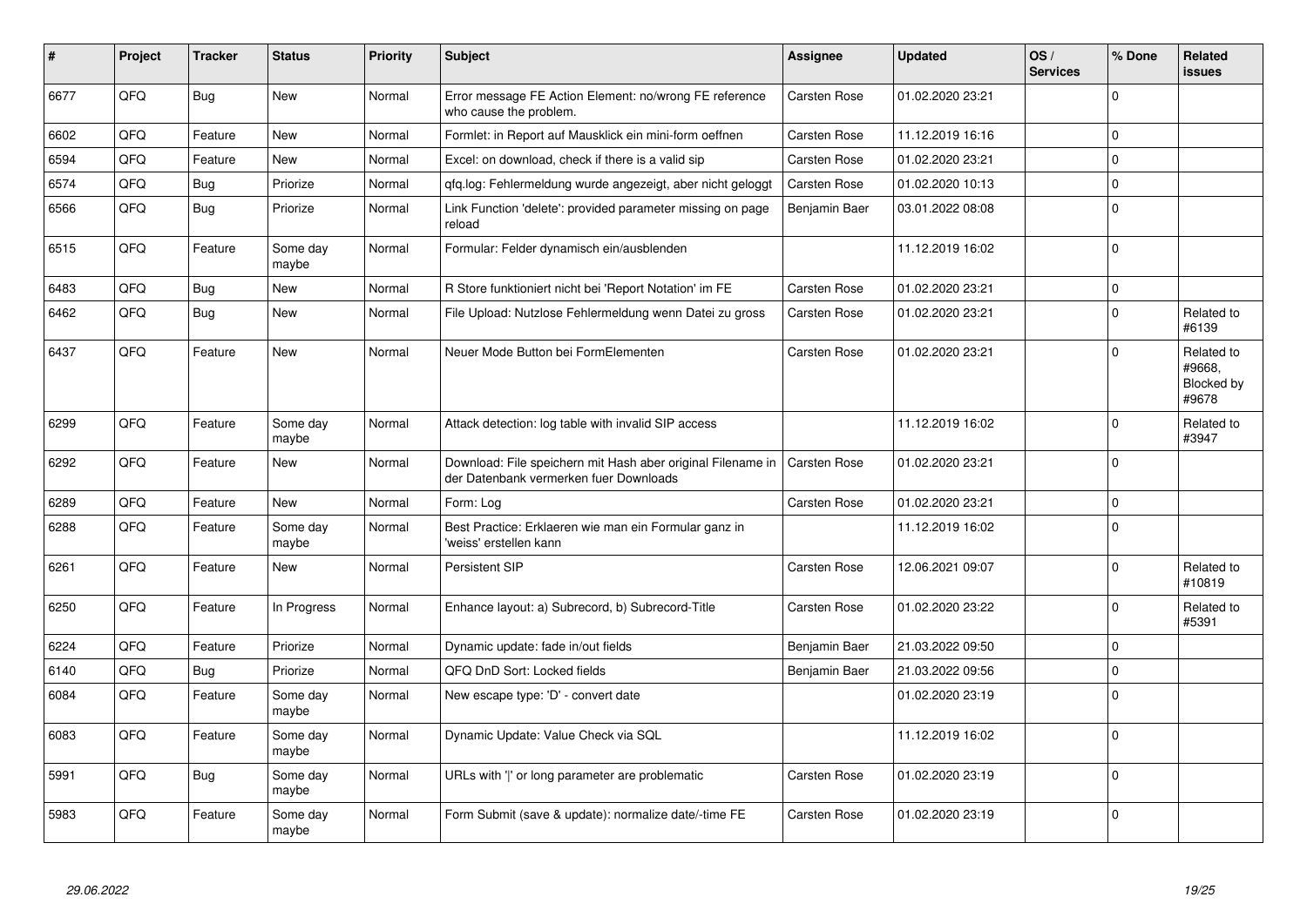| #    | Project | <b>Tracker</b> | <b>Status</b>     | <b>Priority</b> | <b>Subject</b>                                                                    | <b>Assignee</b> | <b>Updated</b>   | OS/<br><b>Services</b> | % Done      | <b>Related</b><br>issues                    |
|------|---------|----------------|-------------------|-----------------|-----------------------------------------------------------------------------------|-----------------|------------------|------------------------|-------------|---------------------------------------------|
| 5942 | QFQ     | Feature        | Priorize          | Normal          | 'L' and 'type': append to links, generate via '_link' by using<br>'u:' .          | Carsten Rose    | 01.02.2020 10:13 |                        | $\Omega$    |                                             |
| 5923 | QFQ     | Feature        | Some day<br>maybe | Normal          | fillStoreSystemBySqlLate                                                          |                 | 01.02.2020 23:19 |                        | $\Omega$    |                                             |
| 5895 | QFQ     | Feature        | Some day<br>maybe | Normal          | Tutorial: List of all QFQ Features                                                |                 | 01.02.2020 23:19 |                        | $\Omega$    |                                             |
| 5894 | QFQ     | Feature        | Feedback          | Normal          | Typeahead in Report: show/hide rows dynamically                                   | Carsten Rose    | 18.02.2022 08:50 |                        | $\Omega$    | Related to<br>#5893,<br>Related to<br>#5885 |
| 5893 | QFQ     | Feature        | Some day<br>maybe | Normal          | Edit on double-click                                                              |                 | 01.02.2020 23:19 |                        | $\Omega$    | Related to<br>#5894                         |
| 5892 | QFQ     | Feature        | Some day<br>maybe | Normal          | QFQ should use T3 API to manipulate FE GROUP<br>membership                        |                 | 01.02.2020 23:20 |                        | $\mathbf 0$ |                                             |
| 5877 | QFQ     | <b>Bug</b>     | Some day<br>maybe | Normal          | FE.type=note:bsColumn strange behaviour                                           |                 | 01.02.2020 23:19 |                        | $\Omega$    |                                             |
| 5852 | QFQ     | Feature        | Some day<br>maybe | Normal          | Logging: mail.log / sql.log - im FE anzeigen und via AJAX<br>aktualisieren        | Carsten Rose    | 01.02.2020 23:19 |                        | $\Omega$    | Related to<br>#5885                         |
| 5851 | QFQ     | Feature        | Some day<br>maybe | Normal          | Queue System implementieren: MQTT, RabbitMQ                                       |                 | 01.02.2020 23:20 |                        | $\Omega$    | Related to<br>#5715                         |
| 5850 | QFQ     | Feature        | Some day<br>maybe | Normal          | Deployment: In QFQ Doc best practice fuer zeitgemaesses<br>Deployment beschreiben |                 | 01.02.2020 23:20 |                        | $\Omega$    |                                             |
| 5805 | QFQ     | Feature        | Some day<br>maybe | Normal          | TypeAHead SQL value instead of key stored                                         |                 | 01.02.2020 23:19 |                        | $\Omega$    | Related to<br>#5444                         |
| 5783 | QFQ     | Feature        | Some day<br>maybe | Normal          | <b>BPMN View/Edit</b>                                                             |                 | 11.12.2019 16:02 |                        | $\Omega$    |                                             |
| 5782 | QFQ     | Feature        | New               | Normal          | NextCloud API                                                                     | Carsten Rose    | 01.02.2020 10:02 |                        | $\mathbf 0$ |                                             |
| 5768 | QFQ     | Bug            | Some day<br>maybe | Normal          | '{{pageLanguage:T}}' missing if QFQ is called via api                             | Carsten Rose    | 01.02.2020 23:19 |                        | $\Omega$    |                                             |
| 5706 | QFQ     | Bug            | Some day<br>maybe | Normal          | upload: fileDestination needs to be sanatized                                     | Carsten Rose    | 01.02.2020 23:19 |                        | $\Omega$    |                                             |
| 5695 | QFQ     | Feature        | In Progress       | Normal          | Multiform                                                                         | Carsten Rose    | 02.01.2021 18:38 |                        | $\mathbf 0$ |                                             |
| 5665 | QFQ     | Feature        | Some day<br>maybe | Normal          | Versuch das '{{!' nicht mehr noetig ist.                                          | Carsten Rose    | 01.02.2020 23:20 |                        | $\Omega$    | Related to<br>#7432,<br>Related to<br>#7434 |
| 5579 | QFQ     | Feature        | Some day<br>maybe | Normal          | Enhance Doc / Presentation: variable type 'link column type'                      | Carsten Rose    | 01.02.2020 23:19 |                        | $\Omega$    |                                             |
| 5576 | QFQ     | <b>Bug</b>     | New               | Normal          | Using MySQL 'DROP' requires privilege - wich is not really<br>necessary.          | Carsten Rose    | 01.02.2020 23:21 |                        | 0           |                                             |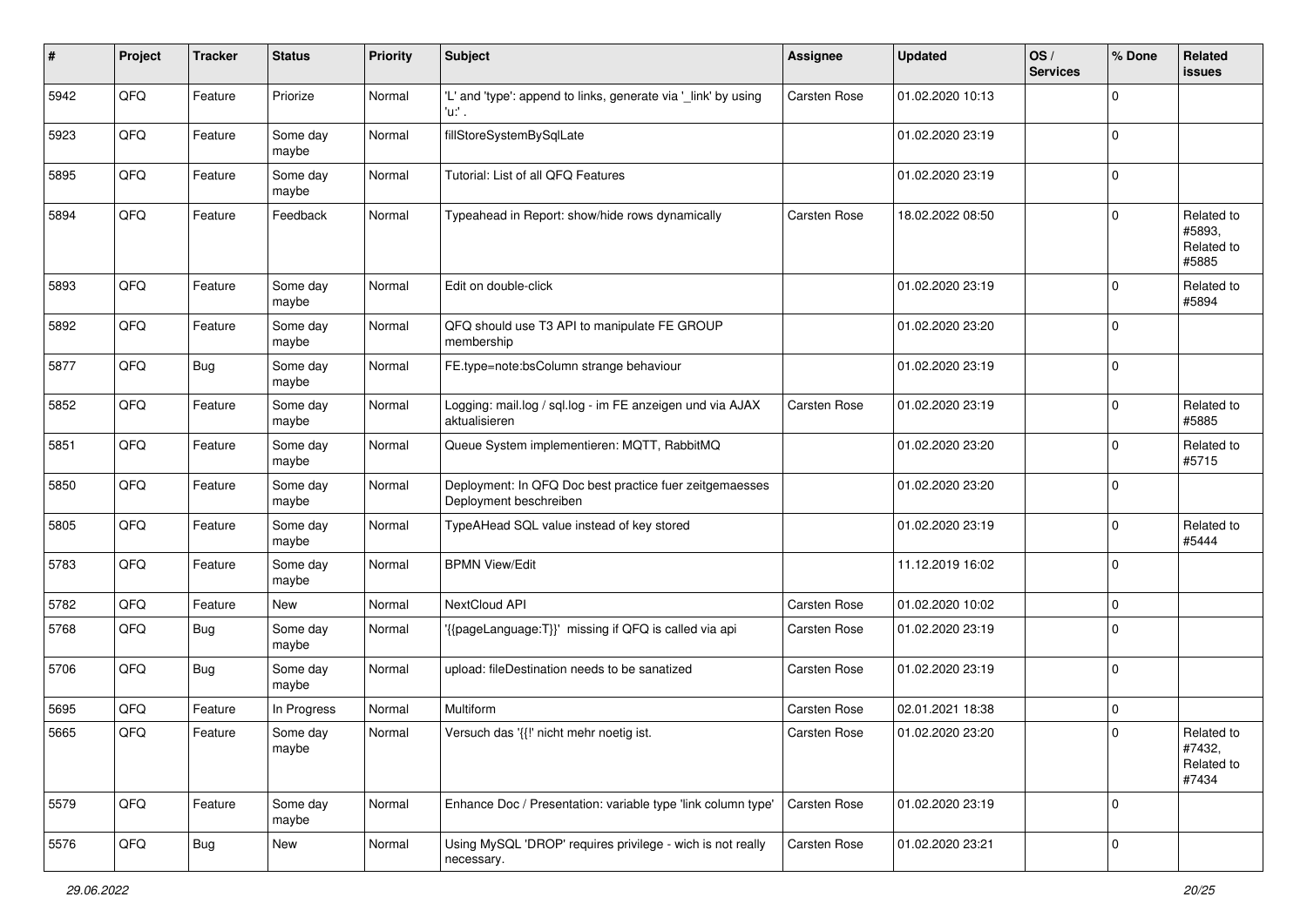| ∦    | Project | <b>Tracker</b> | <b>Status</b>     | <b>Priority</b> | <b>Subject</b>                                                                                                       | <b>Assignee</b> | <b>Updated</b>   | OS/<br><b>Services</b> | % Done      | Related<br>issues                           |
|------|---------|----------------|-------------------|-----------------|----------------------------------------------------------------------------------------------------------------------|-----------------|------------------|------------------------|-------------|---------------------------------------------|
| 5562 | QFQ     | Feature        | Priorize          | Normal          | Drag'n'Drop fuer Uploads                                                                                             | Benjamin Baer   | 21.03.2022 09:52 |                        | $\mathbf 0$ | Related to<br>#9706                         |
| 5559 | QFQ     | <b>Bug</b>     | New               | Normal          | FE.type = Upload: 'accept' might contain variables                                                                   | Carsten Rose    | 11.05.2020 21:23 |                        | $\mathbf 0$ |                                             |
| 5557 | QFQ     | Bug            | Some day<br>maybe | Normal          | Form load: STORE_RECORD filled, but should be empty                                                                  | Carsten Rose    | 01.02.2020 23:19 |                        | $\Omega$    |                                             |
| 5548 | QFQ     | Feature        | Some day<br>maybe | Normal          | 801 Textfiles/Scriptfiles als Thumbnail                                                                              | Carsten Rose    | 07.03.2022 16:26 |                        | $\mathbf 0$ |                                             |
| 5480 | QFQ     | Feature        | Some day<br>maybe | Normal          | QFQ: Dokumentation mit Screenshots versehen                                                                          | Carsten Rose    | 01.02.2020 23:20 |                        | $\Omega$    | Related to<br>#9879                         |
| 5455 | QFQ     | Feature        | Some day<br>maybe | Normal          | Mail Redirects grld abhaengig                                                                                        |                 | 01.02.2020 23:20 |                        | $\mathbf 0$ |                                             |
| 5452 | QFQ     | Feature        | Some day<br>maybe | Normal          | Thumbnails from PDF: bad quality                                                                                     |                 | 01.02.2020 23:20 |                        | $\mathbf 0$ |                                             |
| 5428 | QFQ     | Feature        | Some day<br>maybe | Normal          | secure thumbnail: late render on access.                                                                             | Carsten Rose    | 01.02.2020 23:20 |                        | $\mathbf 0$ |                                             |
| 5389 | QFQ     | Feature        | Some day<br>maybe | Normal          | QFQ Design: Multline label / note                                                                                    | Benjamin Baer   | 01.02.2020 23:19 |                        | $\mathbf 0$ |                                             |
| 5366 | QFQ     | Feature        | Priorize          | Normal          | Saving with keyboard shortcuts                                                                                       | Benjamin Baer   | 21.03.2022 09:47 |                        | $\mathbf 0$ |                                             |
| 5345 | QFQ     | Feature        | New               | Normal          | Report: UPDATE / INSERT / DELETE statements should<br>trigger subqueries, depending on the result.                   | Carsten Rose    | 27.05.2020 16:11 |                        | $\Omega$    |                                             |
| 5342 | QFQ     | Feature        | Some day<br>maybe | Normal          | link - with HTML Attributes                                                                                          |                 | 01.02.2020 23:20 |                        | $\mathbf 0$ | Related to<br>#14077                        |
| 5305 | QFQ     | Bug            | <b>New</b>        | Normal          | Upload FormElement: nicht disabled by readonly Form                                                                  | Carsten Rose    | 16.06.2021 13:43 |                        | $\Omega$    | Related to<br>#9347,<br>Related to<br>#9834 |
| 5160 | QFQ     | Feature        | Some day<br>maybe | Normal          | QFQ collaborative / together.js, ShareJS, y-js, collaborative,                                                       |                 | 11.12.2019 16:02 |                        | $\mathbf 0$ |                                             |
| 5132 | QFQ     | Feature        | Some day<br>maybe | Normal          | Error Message sendmail missing attachment: more details                                                              | Carsten Rose    | 01.02.2020 23:19 |                        | $\mathbf 0$ |                                             |
| 5131 | QFQ     | Feature        | New               | Normal          | Activate Spin Gear ('wait/busy' indicator) via LINK attribute                                                        | Carsten Rose    | 01.02.2020 23:21 |                        | $\mathbf 0$ |                                             |
| 5129 | QFQ     | Feature        | Some day<br>maybe | Normal          | Reports: SQL fuer x Achse und y Achse                                                                                |                 | 11.12.2019 16:02 |                        | $\mathbf 0$ |                                             |
| 5024 | QFQ     | Feature        | Some day<br>maybe | Normal          | Fabric: Generate PDF with edits                                                                                      | Benjamin Baer   | 01.02.2020 23:20 |                        | $\mathbf 0$ | Related to<br>#10704                        |
| 5021 | QFQ     | <b>Bug</b>     | Some day<br>maybe | Normal          | FE.typ=extra - during save displays error 'datum2' already<br>filled in STORE_SIP - the value is stored nevertheless | Carsten Rose    | 01.02.2020 23:19 |                        | $\mathbf 0$ | Related to<br>#3875                         |
| 4974 | QFQ     | Feature        | Some day<br>maybe | Normal          | Long polling - inform all listening clients of changes                                                               |                 | 11.12.2019 16:02 |                        | $\mathbf 0$ |                                             |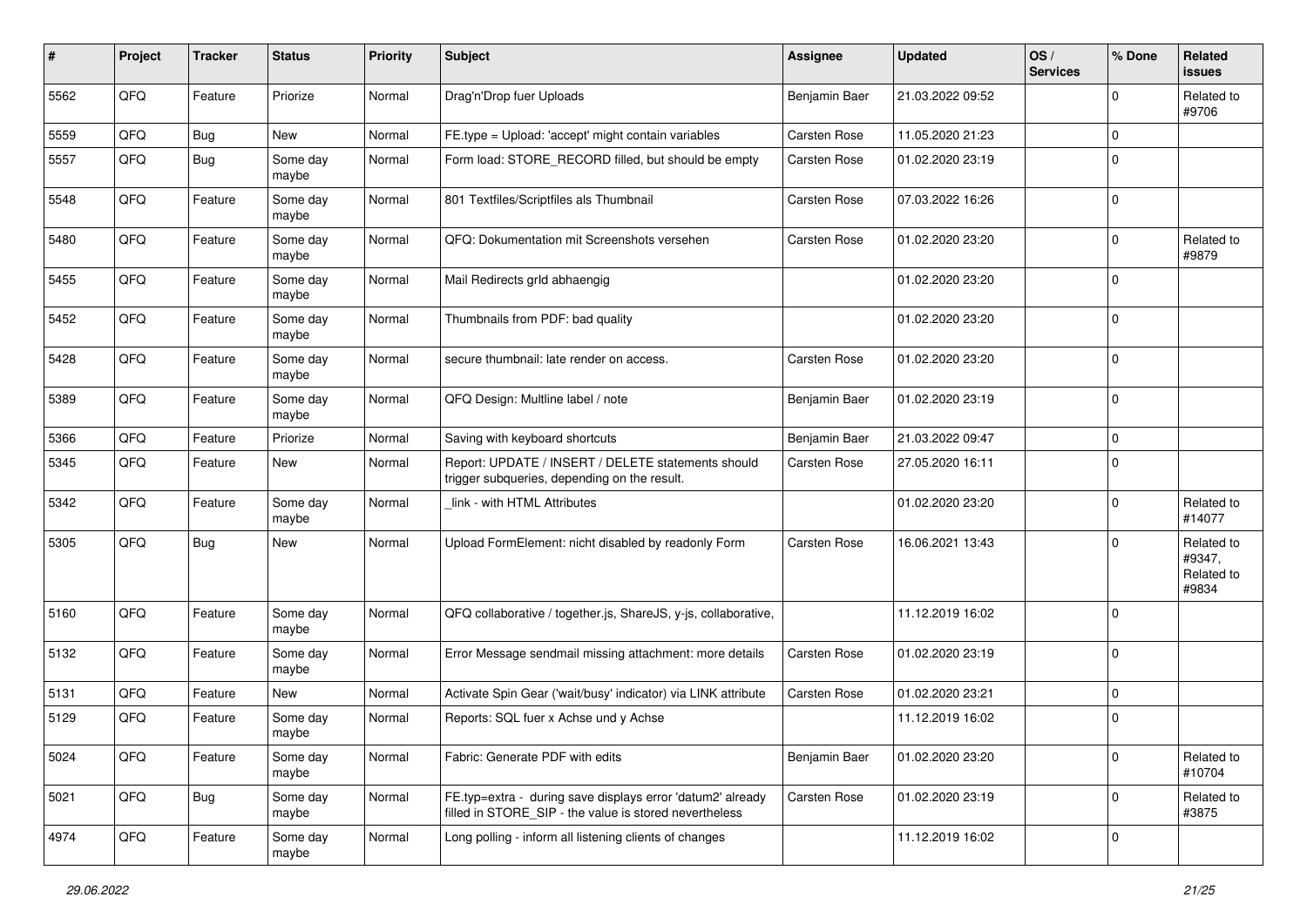| ∦    | Project | <b>Tracker</b> | <b>Status</b>     | <b>Priority</b> | <b>Subject</b>                                                                                                                                                | <b>Assignee</b> | <b>Updated</b>   | OS/<br><b>Services</b> | % Done      | Related<br>issues                              |
|------|---------|----------------|-------------------|-----------------|---------------------------------------------------------------------------------------------------------------------------------------------------------------|-----------------|------------------|------------------------|-------------|------------------------------------------------|
| 4956 | QFQ     | Feature        | Some day<br>maybe | Normal          | Sendmail: Benutzerdefinierte Headers                                                                                                                          | Carsten Rose    | 11.12.2019 16:02 |                        | $\Omega$    |                                                |
| 4872 | QFQ     | Feature        | Some day<br>maybe | Normal          | Fields of Typo3 page available in STORE_TYPO3                                                                                                                 | Carsten Rose    | 01.02.2020 23:19 |                        | $\mathbf 0$ |                                                |
| 4869 | QFQ     | Feature        | Some day<br>maybe | Normal          | Dynamic Update (show, hide, readonly?, required?) for<br><b>Template Group Elements</b>                                                                       | Carsten Rose    | 01.02.2020 23:19 |                        | $\mathbf 0$ | Related to<br>#4865                            |
| 4839 | QFQ     | Feature        | Some day<br>maybe | Normal          | qfq-handle in <head> Abschnitt</head>                                                                                                                         | Carsten Rose    | 11.12.2019 16:02 |                        | $\mathbf 0$ |                                                |
| 4816 | QFQ     | Feature        | Some day<br>maybe | Normal          | Templates for QFQ Reports (Tables, Radios, )                                                                                                                  |                 | 01.02.2020 23:20 |                        | $\mathbf 0$ |                                                |
| 4771 | QFQ     | <b>Bug</b>     | Some day<br>maybe | Normal          | qfq: select-down-values empty after save (edit-form for<br>program administrators)                                                                            | Carsten Rose    | 01.02.2020 23:20 |                        | $\mathbf 0$ | Related to<br>#4549, Has<br>duplicate<br>#4282 |
| 4757 | QFQ     | Feature        | Some day<br>maybe | Normal          | Test subrecord: download links ok? Links ok?                                                                                                                  | Carsten Rose    | 01.02.2020 23:20 |                        | $\mathbf 0$ |                                                |
| 4756 | QFQ     | Bug            | New               | Normal          | Form dirty even nothing changes                                                                                                                               | Carsten Rose    | 11.12.2019 16:16 |                        | $\mathbf 0$ |                                                |
| 4719 | QFQ     | Feature        | Some day<br>maybe | Normal          | Custom Message in Client in case of 'Browser tab close,<br>modification will be lost'                                                                         |                 | 01.02.2020 23:20 |                        | $\Omega$    |                                                |
| 4659 | QFQ     | Bug            | Some day<br>maybe | Normal          | infoButtonExtra                                                                                                                                               | Carsten Rose    | 01.02.2020 23:20 |                        | $\mathbf 0$ |                                                |
| 4652 | QFQ     | Feature        | Some day<br>maybe | Normal          | UZH CD: Weiterleitung auf benutzerdefinierte 403/404 Seite                                                                                                    | Carsten Rose    | 01.02.2020 23:20 |                        | $\mathbf 0$ |                                                |
| 4651 | QFQ     | <b>Bug</b>     | Some day<br>maybe | Normal          | "Loading document" Modal wird angezeigt bei uzhcd type=2<br>Ansicht                                                                                           | Carsten Rose    | 01.02.2020 23:20 |                        | $\mathbf 0$ |                                                |
| 4650 | QFQ     | Feature        | Some day<br>maybe | Normal          | Convert html to doc/rtf                                                                                                                                       | Carsten Rose    | 01.02.2020 23:20 |                        | $\mathbf 0$ | Related to<br>#10704                           |
| 4640 | QFQ     | Feature        | Some day<br>maybe | Normal          | Rename System Forms                                                                                                                                           |                 | 01.02.2020 23:20 |                        | $\mathbf 0$ |                                                |
| 4627 | QFQ     | Feature        | Some day<br>maybe | Normal          | dbupdate: all tables - check 'create', 'modified' if it is possible<br>to change to default 'CURRENT_TIMESTAMP' and modified<br>'ON UPDATE CURRENT_TIMESTAMP' |                 | 01.02.2020 23:20 |                        | $\mathbf 0$ |                                                |
| 4626 | QFQ     | Feature        | Some day<br>maybe | Normal          | Mobile View: 'classBody=qfq-form-right' makes no sense                                                                                                        |                 | 01.02.2020 23:20 |                        | $\mathbf 0$ |                                                |
| 4606 | QFO     | Feature        | Some day<br>maybe | Normal          | link: qualifier to render bootstrap button                                                                                                                    | Carsten Rose    | 01.02.2020 23:19 |                        | $\mathbf 0$ |                                                |
| 4583 | QFO     | <b>Bug</b>     | Some day<br>maybe | Normal          | Dynamic Update bei TypeAhead Feldern                                                                                                                          | Carsten Rose    | 01.02.2020 23:19 |                        | $\mathbf 0$ |                                                |
| 4551 | QFQ     | Feature        | Some day<br>maybe | Normal          | Set 'pills' via dynamicUpdate to show/hide/disabled                                                                                                           |                 | 01.02.2020 23:20 |                        | $\pmb{0}$   | Related to<br>#3752                            |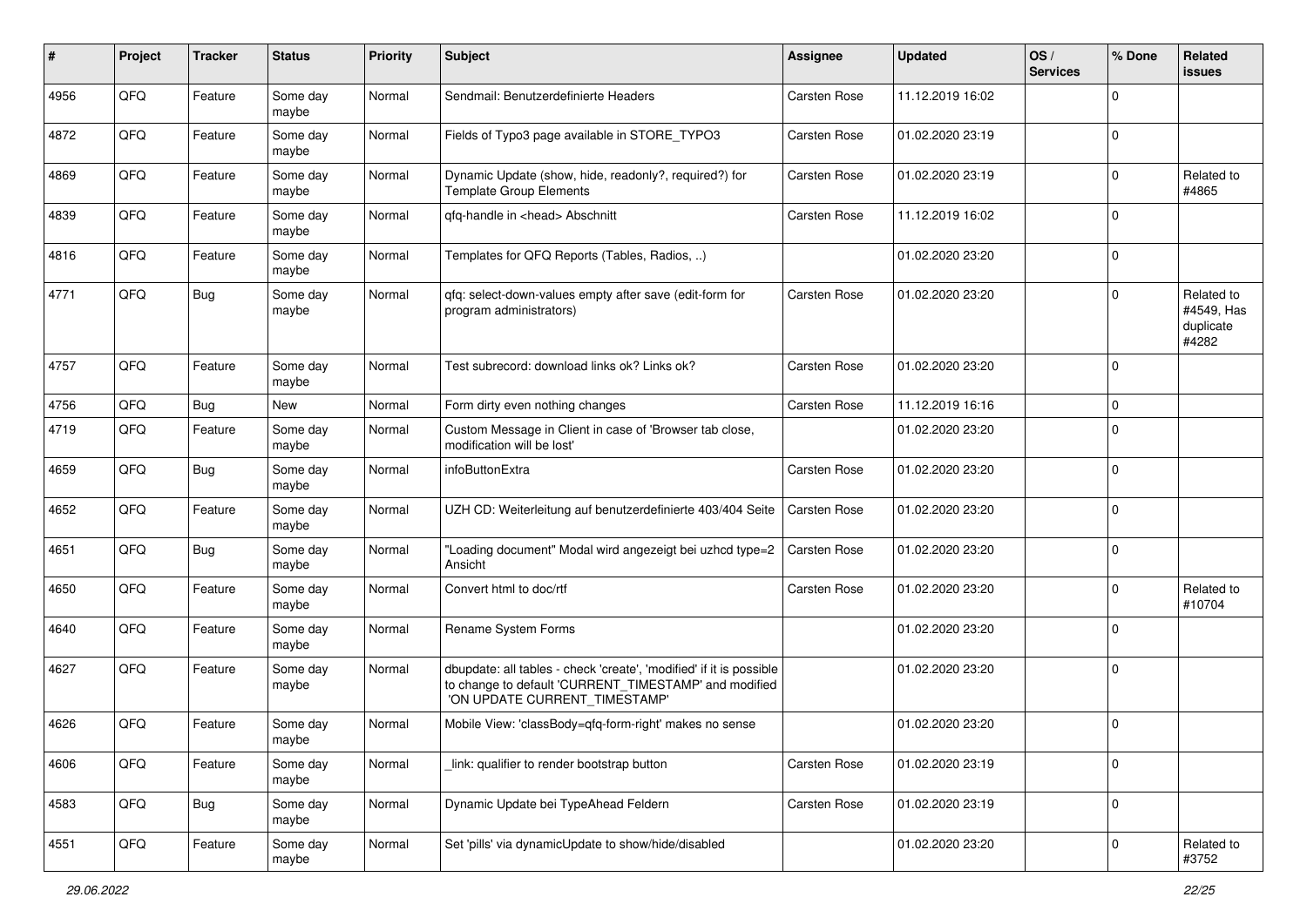| ∦    | Project | <b>Tracker</b> | <b>Status</b>     | <b>Priority</b> | <b>Subject</b>                                                                                         | <b>Assignee</b> | <b>Updated</b>   | OS/<br><b>Services</b> | % Done      | <b>Related</b><br>issues                    |
|------|---------|----------------|-------------------|-----------------|--------------------------------------------------------------------------------------------------------|-----------------|------------------|------------------------|-------------|---------------------------------------------|
| 4549 | QFQ     | Bug            | Some day<br>maybe | Normal          | TemplateGroups: FE.type SELECT loose selected value<br>after save                                      | Carsten Rose    | 01.02.2020 23:20 |                        | $\Omega$    | Related to<br>#4548.<br>Related to<br>#4771 |
| 4546 | QFQ     | Bug            | Some day<br>maybe | Normal          | NH: SIP storage is destroyed                                                                           |                 | 01.02.2020 23:20 |                        | $\Omega$    |                                             |
| 4536 | QFQ     | Feature        | Some day<br>maybe | Normal          | FE upload: problem with delete if mutliple uploads an<br>FE.name="                                     |                 | 01.02.2020 23:20 |                        | $\Omega$    |                                             |
| 4528 | QFQ     | Bug            | Some day<br>maybe | Normal          | extraButtonLock mit SQLAhead Bug                                                                       | Carsten Rose    | 01.02.2020 23:19 |                        | $\mathbf 0$ |                                             |
| 4457 | QFQ     | <b>Bug</b>     | Priorize          | Normal          | typeahead: pressing return to select an item, saves the form<br>and closes the form.                   | Benjamin Baer   | 03.01.2022 08:01 |                        | $\Omega$    | Related to<br>#4398                         |
| 4454 | QFQ     | <b>Bug</b>     | Some day<br>maybe | Normal          | Required Elements: multiple elements in a row - whole row<br>marked if only one input is empty.        | Benjamin Baer   | 01.02.2020 23:20 |                        | $\Omega$    |                                             |
| 4446 | QFQ     | Feature        | Some day<br>maybe | Normal          | New FE get same feldContainerId as last modifed FE                                                     |                 | 01.02.2020 23:20 |                        | $\Omega$    |                                             |
| 4445 | QFQ     | Feature        | Some day<br>maybe | Normal          | template group: Option to simulate fieldset                                                            |                 | 28.06.2021 14:11 |                        | $\Omega$    |                                             |
| 4444 | QFQ     | Feature        | Some day<br>maybe | Normal          | FE.type=upload: detect mime type                                                                       |                 | 11.12.2019 16:02 |                        | $\Omega$    | Related to<br>#4303                         |
| 4443 | QFQ     | Feature        | Some day<br>maybe | Normal          | Form: multiple secondary tables                                                                        |                 | 01.02.2020 23:20 |                        | $\Omega$    |                                             |
| 4442 | QFQ     | Feature        | Some day<br>maybe | Normal          | Special Column Name: _link - new symbol G (Glyph) to<br>choose any available symbol                    |                 | 11.12.2019 16:02 |                        | $\mathbf 0$ |                                             |
| 4441 | QFQ     | Bug            | Some day<br>maybe | Normal          | \$_SERVER Vars sollten nur aus dem Store genommen<br>werden - Code entsprechend anpassen.              |                 | 11.12.2019 16:02 |                        | $\Omega$    |                                             |
| 4440 | QFQ     | Feature        | Some day<br>maybe | Normal          | Manual.rst: explain how to. expand PHP Session to 4h                                                   |                 | 11.12.2019 16:02 |                        | $\Omega$    |                                             |
| 4439 | QFQ     | Feature        | Some day<br>maybe | Normal          | Log: report all actions fired by an FE Element, incl. the<br>original directive (slaveld, sqllnsert, ) |                 | 01.02.2020 23:20 |                        | $\Omega$    | Related to<br>#4432,<br>Related to<br>#5458 |
| 4435 | QFQ     | Feature        | Some day<br>maybe | Normal          | Report: striptags - specify allowed tags                                                               |                 | 01.02.2020 23:20 |                        | $\Omega$    |                                             |
| 4433 | QFO     | Feature        | Some day<br>maybe | Normal          | Log when SIP will be destroyed by QFQ for any (security)<br>reason                                     |                 | 01.02.2020 23:20 |                        | 0           | Related to<br>#4432,<br>Related to<br>#5458 |
| 4420 | QFO     | Feature        | Some day<br>maybe | Normal          | Client: Local Storage - store the changes of a form, local in<br>the browser.                          | Benjamin Baer   | 11.12.2019 16:02 |                        | 0           |                                             |
| 4413 | QFQ     | Feature        | New               | Normal          | fieldset: show/hidden, modeSql, dynamicUpdate                                                          | Carsten Rose    | 09.02.2022 15:19 |                        | $\pmb{0}$   |                                             |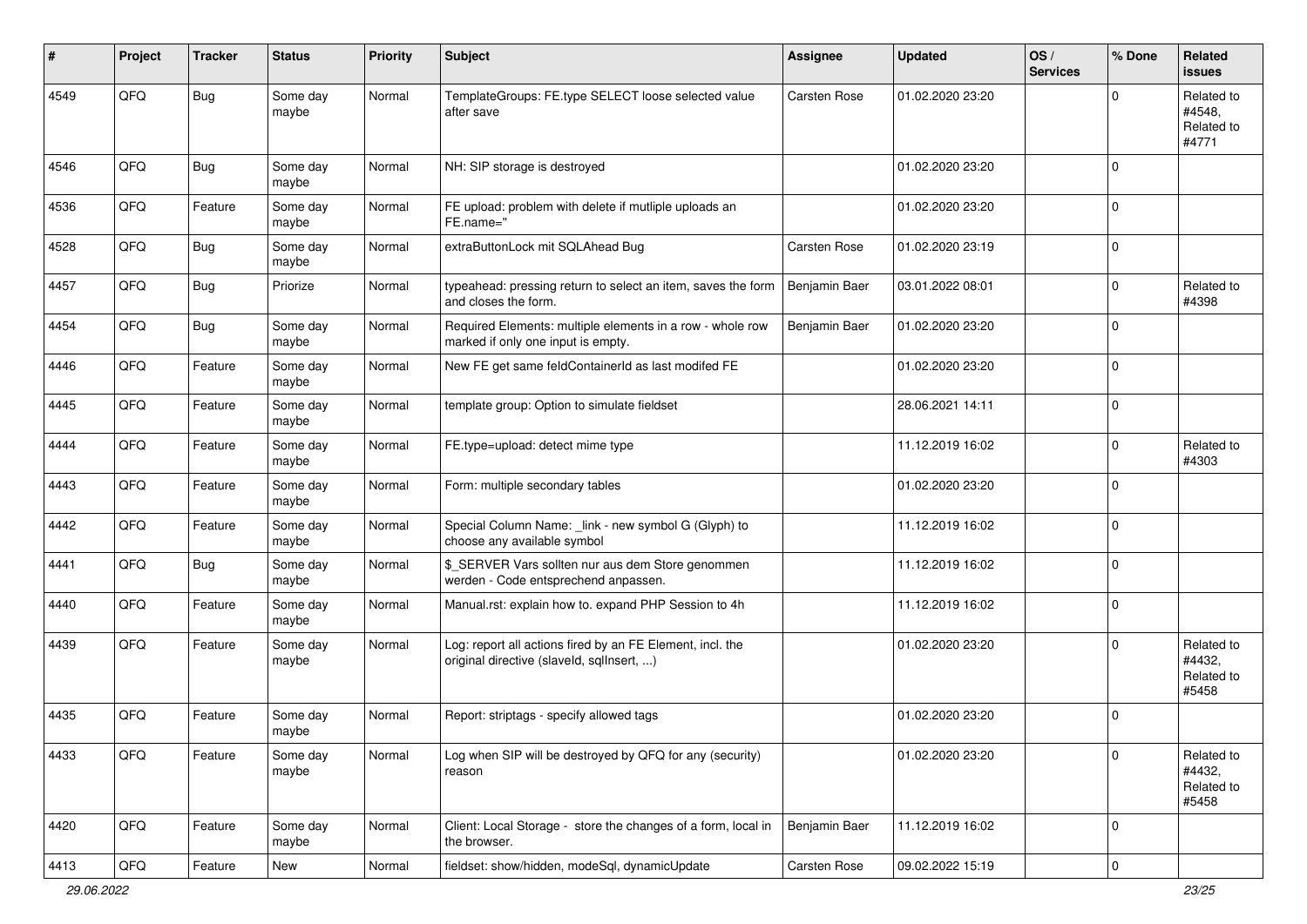| #    | Project | <b>Tracker</b> | <b>Status</b>     | <b>Priority</b> | <b>Subject</b>                                                                                                                                           | Assignee      | <b>Updated</b>   | OS/<br><b>Services</b> | % Done      | Related<br><b>issues</b>                    |
|------|---------|----------------|-------------------|-----------------|----------------------------------------------------------------------------------------------------------------------------------------------------------|---------------|------------------|------------------------|-------------|---------------------------------------------|
| 4398 | QFQ     | <b>Bug</b>     | Some day<br>maybe | Normal          | Typeahead: mouse click in a prefilled input opens a single<br>item dropdown with the current value - click on it seems to<br>set the value, not the key. | Benjamin Baer | 01.02.2020 23:20 |                        | $\Omega$    | Related to<br>#4457                         |
| 4365 | QFQ     | Feature        | Some day<br>maybe | Normal          | Multi Language: new way of config                                                                                                                        | Carsten Rose  | 01.02.2020 23:20 |                        | $\Omega$    |                                             |
| 4349 | QFQ     | Feature        | Some day<br>maybe | Normal          | link download: downloaded external URL to<br>deliver/concatenate - check mimetipe and handle it correctly                                                | Carsten Rose  | 11.12.2019 16:02 |                        | $\Omega$    |                                             |
| 4343 | QFQ     | Feature        | Some day<br>maybe | Normal          | Link: Classifier to add 'attributes'                                                                                                                     | Carsten Rose  | 01.02.2020 23:20 |                        | $\Omega$    | Related to<br>#14077                        |
| 4330 | QFQ     | Feature        | Some day<br>maybe | Normal          | Error Message: report missing {{ / }} in sqlUpdate, sqlInsert,<br>sqlDelete, sqlAfter, sqlBefore in FE action elements.                                  | Carsten Rose  | 01.02.2020 23:20 |                        | $\Omega$    |                                             |
| 4328 | QFQ     | <b>Bug</b>     | Some day<br>maybe | Normal          | Error Message: Show FE name/number on problems in FE                                                                                                     | Carsten Rose  | 01.02.2020 23:20 |                        | $\Omega$    |                                             |
| 4293 | QFQ     | <b>Bug</b>     | Some day<br>maybe | Normal          | Download broken if token 'd:' is missing - but no error<br>message                                                                                       | Carsten Rose  | 11.12.2019 16:03 |                        | $\mathbf 0$ | Related to<br>#7514                         |
| 4259 | QFQ     | Feature        | Some day<br>maybe | Normal          | Instant trigger a cron job                                                                                                                               | Carsten Rose  | 11.12.2019 16:03 |                        | $\Omega$    |                                             |
| 4250 | QFQ     | Feature        | New               | Normal          | AutoCron in QFQ via PHP                                                                                                                                  | Carsten Rose  | 01.02.2020 23:21 |                        | $\Omega$    | Related to<br>#3292,<br>Related to<br>#3291 |
| 4197 | QFQ     | Feature        | Some day<br>maybe | Normal          | Unit Test fuer JSON Stream von QuickFormQuery.php ><br>doForm()                                                                                          | Carsten Rose  | 11.12.2019 16:03 |                        | $\Omega$    |                                             |
| 4194 | QFQ     | Feature        | In Progress       | Normal          | Bootstrap 4 ist jetzt offiziel                                                                                                                           |               | 03.05.2021 20:47 |                        | $\Omega$    | Related to<br>#10114                        |
| 4138 | QFQ     | Bug            | Some day<br>maybe | Normal          | style fehlt                                                                                                                                              |               | 11.12.2019 16:03 |                        | $\Omega$    |                                             |
| 4122 | QFQ     | Bug            | Some day<br>maybe | Normal          | file: Render Mode hat keinen Effekt                                                                                                                      |               | 11.12.2019 16:03 |                        | $\Omega$    |                                             |
| 4092 | QFQ     | Bug            | Some day<br>maybe | Normal          | 1) Logging verbessern wann welches FE warum<br>ausgefuehrt wird, 2) Documentation: Best Practice Template<br>Group                                       | Carsten Rose  | 01.02.2020 23:19 |                        | $\Omega$    | Related to<br>#3504                         |
| 4082 | QFQ     | Feature        | New               | Normal          | Dynamic Update: modeSql - useful default                                                                                                                 | Carsten Rose  | 01.02.2020 23:22 |                        | $\mathbf 0$ |                                             |
| 4050 | QFQ     | Feature        | New               | Normal          | sql.log: 1) FormElement ID which causes a specific action,<br>2) Result in the same row.                                                                 | Carsten Rose  | 15.04.2020 11:35 |                        | $\Omega$    | Related to<br>#5458                         |
| 4027 | QFQ     | Feature        | Some day<br>maybe | Normal          | Missing: orange 'check' / 'bullet'                                                                                                                       |               | 11.12.2019 16:03 |                        | $\mathbf 0$ |                                             |
| 4026 | QFQ     | Feature        | Some day<br>maybe | Normal          | sqlLog.sql: log number of FE.id                                                                                                                          | Carsten Rose  | 11.12.2019 16:03 |                        | $\Omega$    | Related to<br>#5458                         |